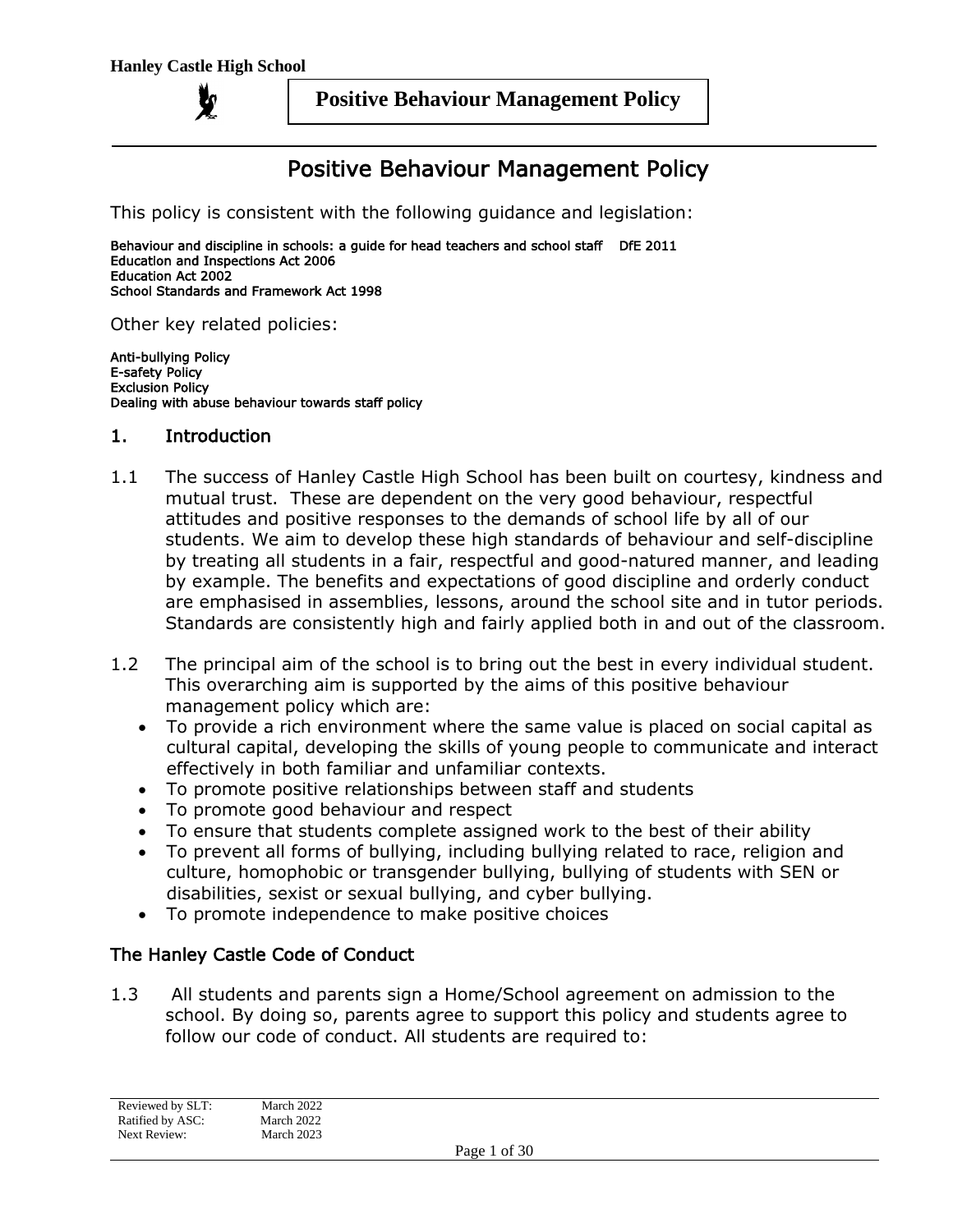

- Be kind to others and make new members of the school feel welcome
- Respect each other's property
- Be honest and open about any incident of inappropriate behaviour they have witnessed or experienced e.g. bullying, vandalism, smoking or drugs
- Share any concerns, verbally or in writing, with someone they trust. They will be listened to and appropriate action will be taken immediately
- Care for the environment and consider the needs and safety of others and themselves.
- 1.4 The head teacher will take reasonable steps to ensure that students and parents are aware of this policy and our code of conduct, and that it is brought to parents' attention and the attention of persons who work at the school at least once a year.
- 1.5 All students at school are covered by this behaviour policy.
- 1.6 The term 'parent' is used in this policy to mean the person with legal responsibility for a child.
- 1.7 Intimidating behaviour is not tolerated at Hanley Castle. Should a parent use intimidating behaviour towards a member of staff, either in person, by telephone or any other medium, appropriate action will be taken. See dealing with abusive behaviour towards staff policy.

#### 2. Promoting and rewarding good behaviour

- 2.1 We believe that rewards are more effective than punishment in motivating students. By praising and rewarding positive behaviour, others will be encouraged to act similarly. Praise and rewards are given to encourage students to have pride in themselves and a desire to do their best. Praise begins with frequent use of encouraging language and gestures, both in lessons and around the school, so that positive behaviour is instantly recognised and positively rewarded. A more formal system of rewards is used to recognise and congratulate students when they set a good example or show improvement in their behaviour.
- 2.2 Praise and rewards may be for an individual student, whole class or year group. Striking the right balance between rewarding students with consistently good behaviour and those achieving substantial improvement in their behaviour is important. Head of Key Stages should monitor any emerging patterns in relation to age, ethnicity, gender, special educational needs, disability etc. and take appropriate action to avoid bias in rewarding good behaviour. Bias could be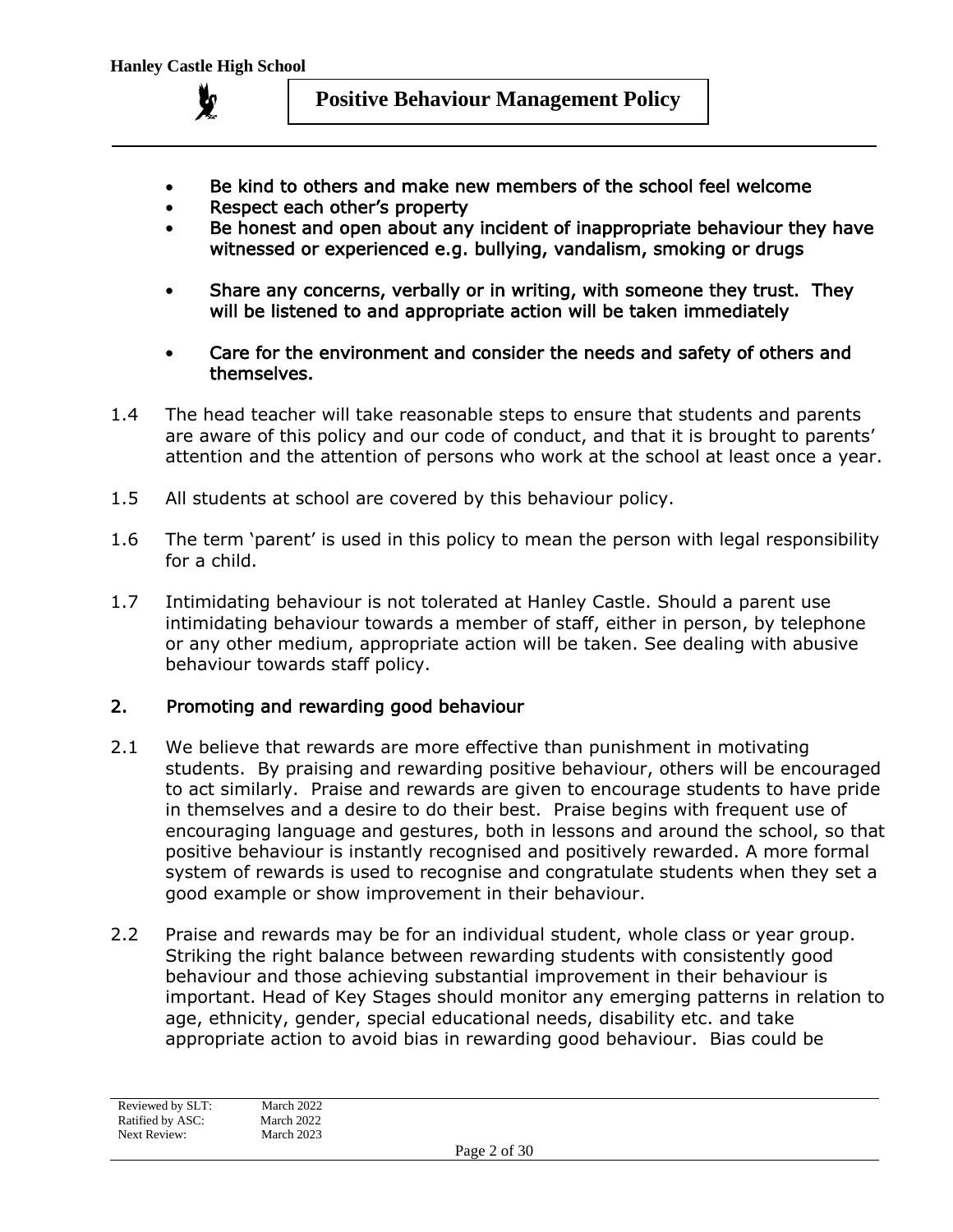revealed through personal observation, other staff comments, parental comments or our routine recording systems.

- 2.3 Praise and rewards should be used to help reinforce our efforts to tackle particular aspects of behaviour that arise from time to time. For example, in our aim to prevent bullying, we might actively seek to praise and reward students who – rather than acting as passive bystanders – act positively in standing up against such behaviour. Praise and rewards can be targeted particularly on students who make efforts to act as positive ambassadors for the school when on journeys to and from school, on work placements or at external sports events.
- 2.4 Celebrating good student behaviour outside school may also help in ensuring that some students who do not usually receive praise in school are singled out for recognition.

## Hanley Castle Rewards

- 2.5 When appropriate, E-praise points are awarded to students who demonstrate excellence in line with the school's aspirations: Belong, Aspire and Achieve. These aspirations are sub divided in the following way:
	- Belong: Splendid leadership
	- Belong: Supporting other students
	- Belong: Service to the school or community
	- Aspire: Successful completion of actions
	- Aspire: Submission of work above HEM
	- Aspire: Substantial improvement
	- Aspire: Sustained effort
	- Achieve: Superb test or exam
	- Achieve: Series of five pieces of homework
- 2.6 Every 15 points, Hanley Castle e-praise milestones are used to allow individual and tutor group rewards to be given for a positive and sustained approach to school. These are presented on the students e-praise log in page. Individual notifications are sent home when a student receives 15, 60, 105,150, 195, 240 points.

KS3 and KS4 have termly prize draws for students who have received milestone notifications (in KS5 students are entered into a termly prize draw). KS4 award a "lucky dip" prize on a fortnightly basis to each student who has achieved a milestone. An email is sent home to inform parents.

Fortnightly, students achieving a milestone in the space of this time are formally recognised in tutor time.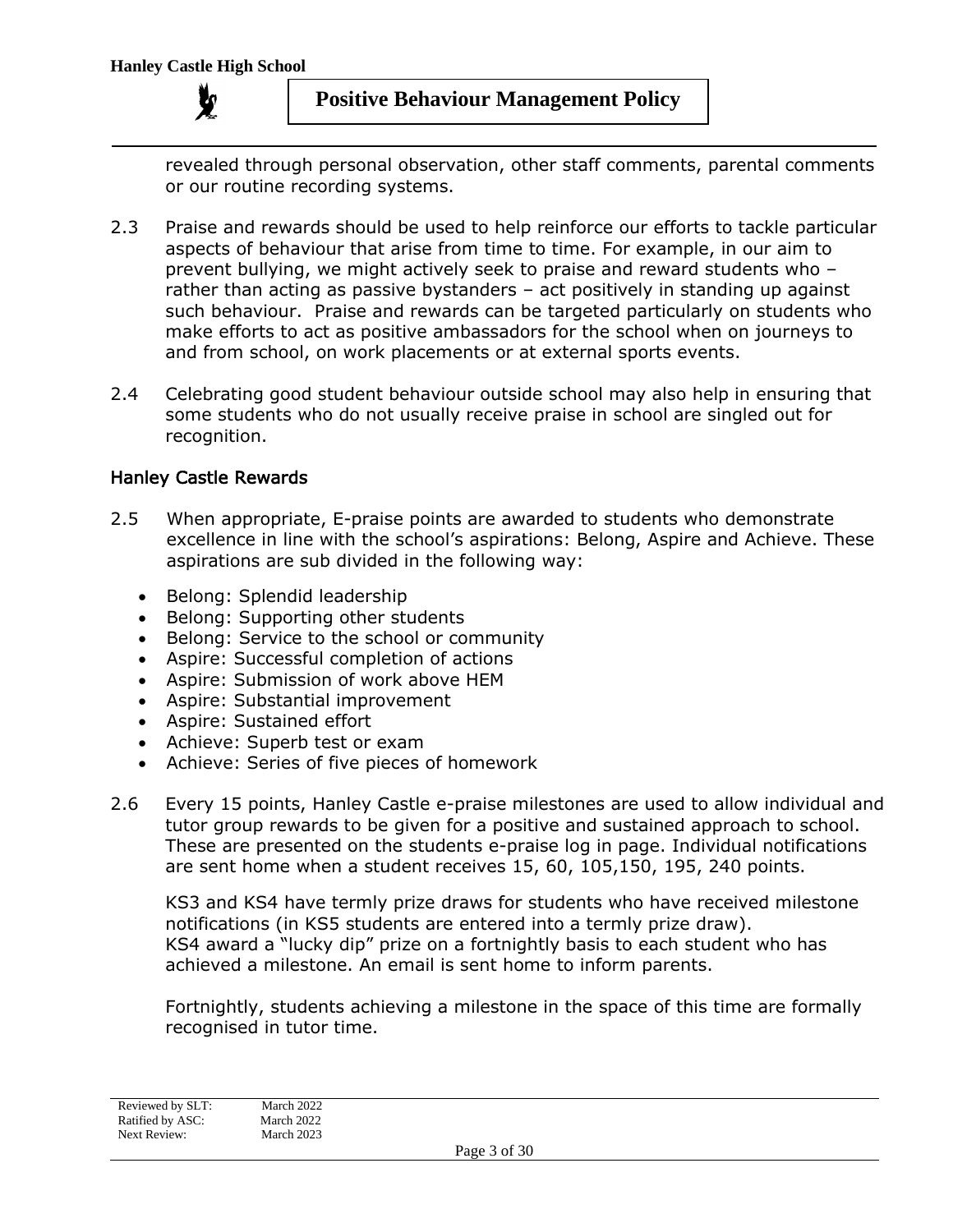Praise cards may also be written by teachers where they feel praise is warranted. This will award excellent conduct/work/leadership/service to the school community. These are equivalent to 10 epraise points.

- 2.7 'Star of the Week' / WOW workers– form tutors choose an enthusiastic member of their tutor group who has made a great contribution, either in school or during extra-curricular activities in some way during the week. The student may be mentioned in assembly and a certificate is given or email sent home.
- 2.8 On a half termly basis, KS3 form tutors choose an outstanding member of their tutor group who has shown all half term that they are a good example of a Hanley Castle student through their behaviour, school work and for any other reason. Parents receive a 'Pupil of delight' or 'outstanding student' notification with a personal comment.
- 2.9 In KS5 a Student of the fortnight is selected by each subject teacher and by tutors, a letter is sent home. This is linked to a fortnightly praise assembly where a student is drawn to receive a prize as student of the fortnight. A praise assembly or briefing follows this to include a prize draw for 'Service to Hanley'.
- 2.91 Year 11 student leader ties are awarded on a half termly basis to students who have achieved all positive A&Es and have a good behaviour record for that half term. Student leaders receive privileges such as use of MFL classrooms for break times and first entry onto the bus at the end of the day.

# Attitude and Effort Awards

2.10 Attitude and Effort awards (A+Es) or grades are collected half termly in every subject for KS3 and KS4 students and communicated to parents in a cumulative manner during the school year, to encourage a positive attitude towards work and school. They are awarded by subject teachers and tutors on the basis outlined in appendix 4.

In addition, where possible, those students that achieve the top A&E awards in each key stage may be invited for tea and cake with the headteacher to celebrate their achievements.

Notifications to parents may be sent to those students whose attitude and effort awards are excellent, show an improvement or give a cause for concern.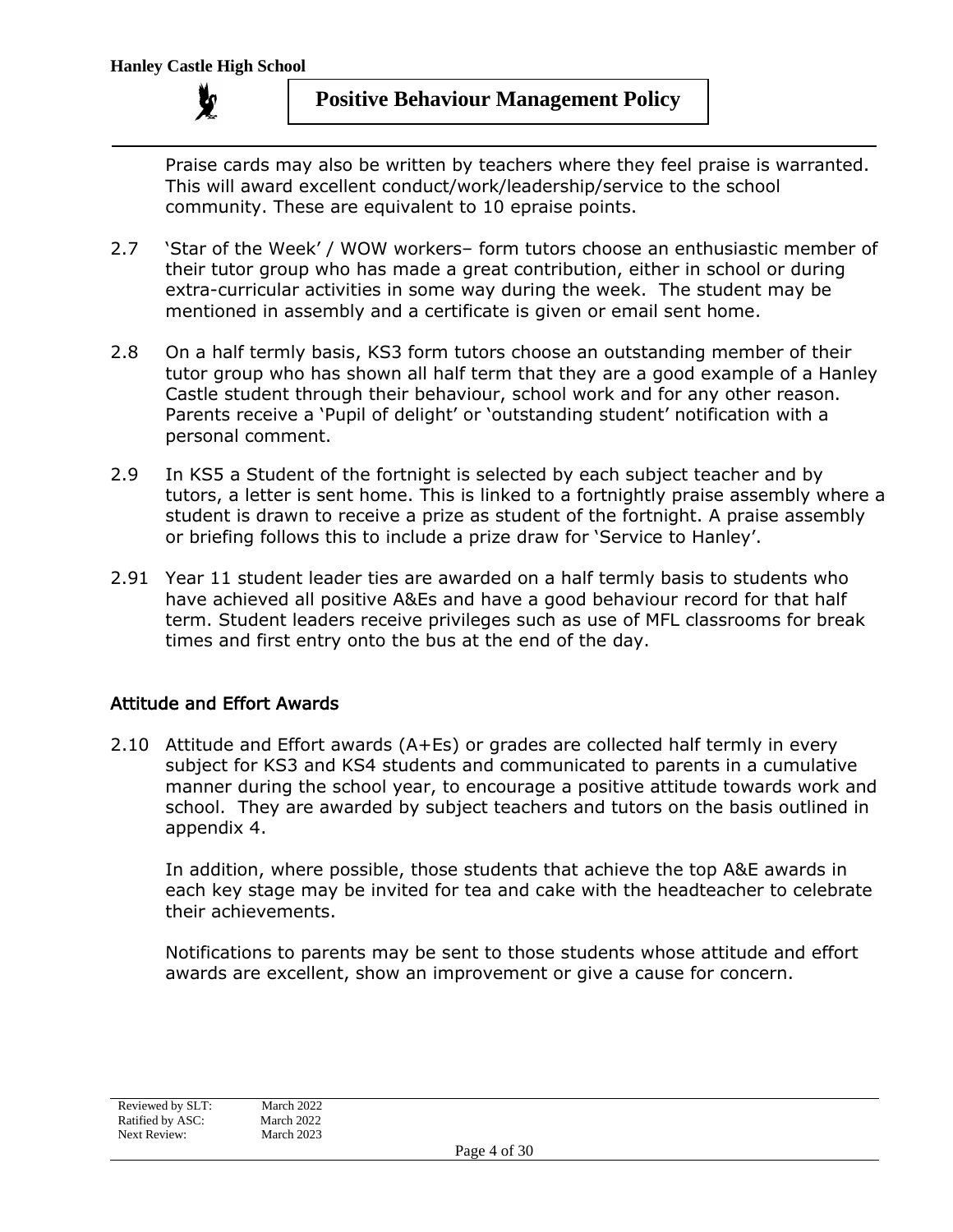

### VESPA grades

VESPA grades (Vision, Effort, System, Practise, Attitude- criteria by which 6th formers are assessed in order to make progress in their work ethic) will be awarded half termly in every subject that a KS5 student studies. They are communicated to students and parents in a cumulative manner during the school year to encourage a positive attitude to studies and advise on next steps to improve. They are awarded by subject teachers and tutors on the basis outlined in appendix 7.

In addition, notifications to students and parents may be sent to those students whose VESPA grades are excellent, show an improvement, show a decline or give a cause for concern.

#### Commitment to Learning Awards

- 2.11 Commitment to Learning Awards are presented, in Key Stage and whole school assemblies, for those students in KS3 and KS4 who have demonstrated exemplary commitment to learning through their attendance, e-praise points, attitude and effort awards and commitment to the wider school community. In general, there should be no more than twenty Commitment to Learning Awards given each term to each year group.
- 2.12 Students are recognised for their commitment to learning through the awarding of prizes at the annual celebration of achievement evening.

Attendance (rewards for attendance have been temporarily suspended due to Covid 19)

- 2.12 Regular attendance at school is necessary if students are to achieve their best at school. Where appropriate, individual students who have achieved 100% attendance termly and yearly will receive a notification of recognition. Please refer to the school's Attendance Policy for more detail.
- 2.13 Students in Year 8 and 9 who have excellent attendance, whose A and E grades are positive and who have not received any cause for concern notification are invited to attend a day trip to Drayton Manor theme park. This acts an incentive for students to maximise their effort.
- 2.14 Students in Years 8 13 who have achieved excellent A & E grades or VESPA grades are recognised at our Celebration of Achievement awards ceremony which is held annually during the start of the autumn term.

#### 3. Punishing poor behaviour and the use of disciplinary sanctions

| Reviewed by SLT: | March 2022 |              |  |
|------------------|------------|--------------|--|
| Ratified by ASC: | March 2022 |              |  |
| Next Review:     | March 2023 |              |  |
|                  |            | Page 5 of 30 |  |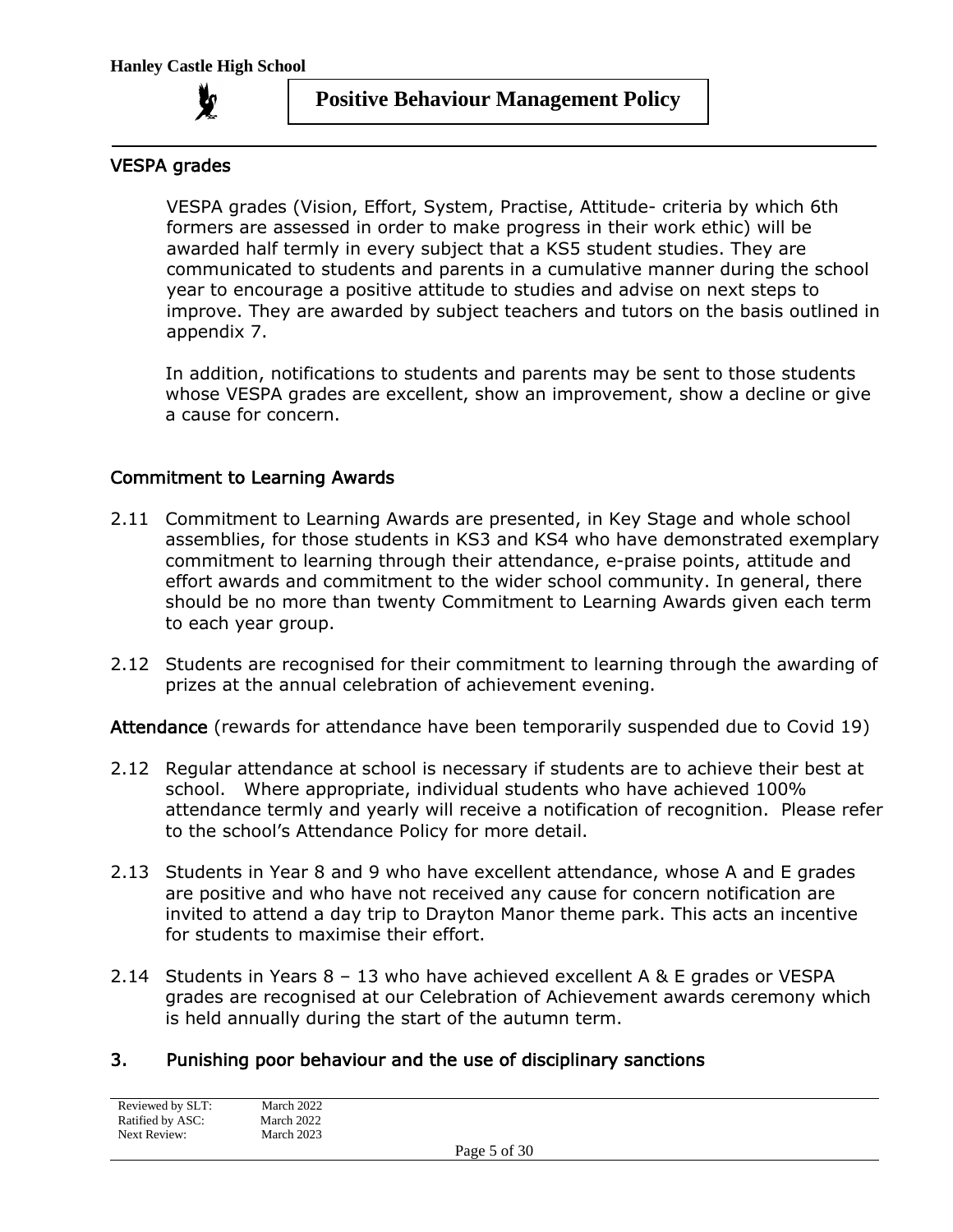

- 3.1 On the rare occasions when a student's behaviour falls short of the very high standards which the school reasonably expects, the school has the authority to discipline and impose sanctions. This includes the power to discipline students even when they are not at school or in the charge of a member of staff. This power extends to all paid staff with a responsibility for students, and, at Hanley Castle to all paid support staff. These disciplinary sanctions are actions which aim to make clear the boundaries of acceptable behaviour to the student and our school community, and must be reasonable and proportionate to the circumstances of the case. Sanctions should take into account a student's age, any special educational needs, any disability and any relevant religious requirements.
- 3.2 The disciplinary sanctions used at Hanley Castle High School have the following roles:
	- to impress on the perpetrator that what he or she has done is unacceptable
	- to deter the student from repeating that behaviour
	- to signal to other students that the behaviour is unacceptable and deter them from similar behaviour.
- 3.3 Staff need to apply disciplinary sanctions as consistently and fairly as possible, whilst recognising that every situation is different and that every student is an individual.
- 3.4 Heads of Key Stage should take reasonable steps to monitor the pattern and impact of sanctions by age, ethnicity, gender, special educational needs and disability. Amendments to this policy and its application can be made as appropriate.

#### Classroom behaviour management

3.5 Classroom discipline is the prime responsibility of the class teacher and he or she may correct unacceptable behaviour referring to our School rules:

| Hanley Castle students always:    |  |  |
|-----------------------------------|--|--|
| Do as adults ask without question |  |  |
| Take pride in everything they do  |  |  |
| Work hard and stay focused        |  |  |
| Let others learn<br>y             |  |  |

These classroom rules will be displayed prominently around the school to ensure visibility to both staff and students.

Reviewed by SLT: March 2022 Ratified by ASC: March 2022 Next Review: March 2023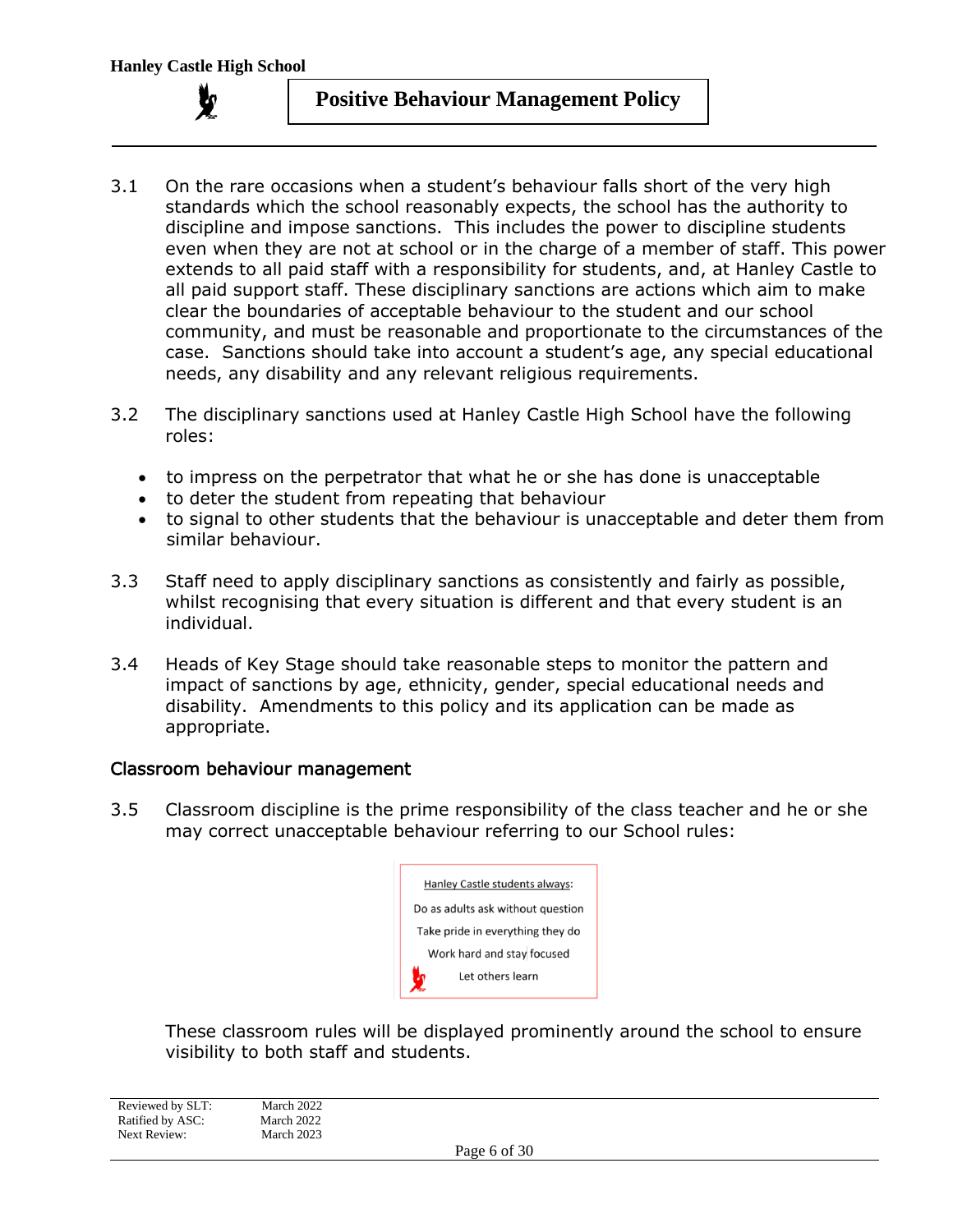

3.6 Class teachers, when appropriate, may choose amongst other strategies, to employ a sequential system to allow students to recover their behaviour and reestablish a productive learning environment. (see Appendix 6)

It is important to note that in order to prevent challenge from students and to allow staff to remain in control that students may be advanced to any point on the sequential system at the discretion of the class teacher.

- 3.7 All lessons are covered by a senior teacher on the duty rota. This member of staff may be summoned, by telephone or using a responsible student, to a lesson via the appropriate Key Stage Office. Students must not be sent directly to the head teacher's office, deputy head teacher's office or to the key stage office.
- 3.75 There is an Active Duty rota where lessons may be visited by the member of staff on duty. Class teachers can request a visit, Key Stage Teams also select classes to visit based on the students in the group.

#### Referral System

3.8 The school has a system of referral for those students whose behaviour is a persistent cause for concern. Staff should complete a repeated cause for concern notification on SIMS which will automatically be available for staff to see. This is a vital communication to allow for careful monitoring and systematic care for our students.

The school's referral system places the tutor at its heart. The tutor's action is to discuss the notification with the student and record of the date of this action and any outcomes following the discussion on SIMS. The discussion with the student should take place as quickly as possible following the incident. Tutors need to manage carefully the work load imposed by cause for concern notifications coming to them and be proactive in dealing with them in a timely way.

Fortnightly, for Year 8 and 9 students, anyone who has a cause for concern notification will lose the privilege of involvement in 'Take over Friday'. This is a tutor group-based activity awarded as a privilege.

- 3.9 Subject teachers or other members of staff should complete cause for concern notifications on the day the misdemeanour occurs.
- 3.10 Examples of student behaviour that require cause for concern notifications to be recorded on SIMS: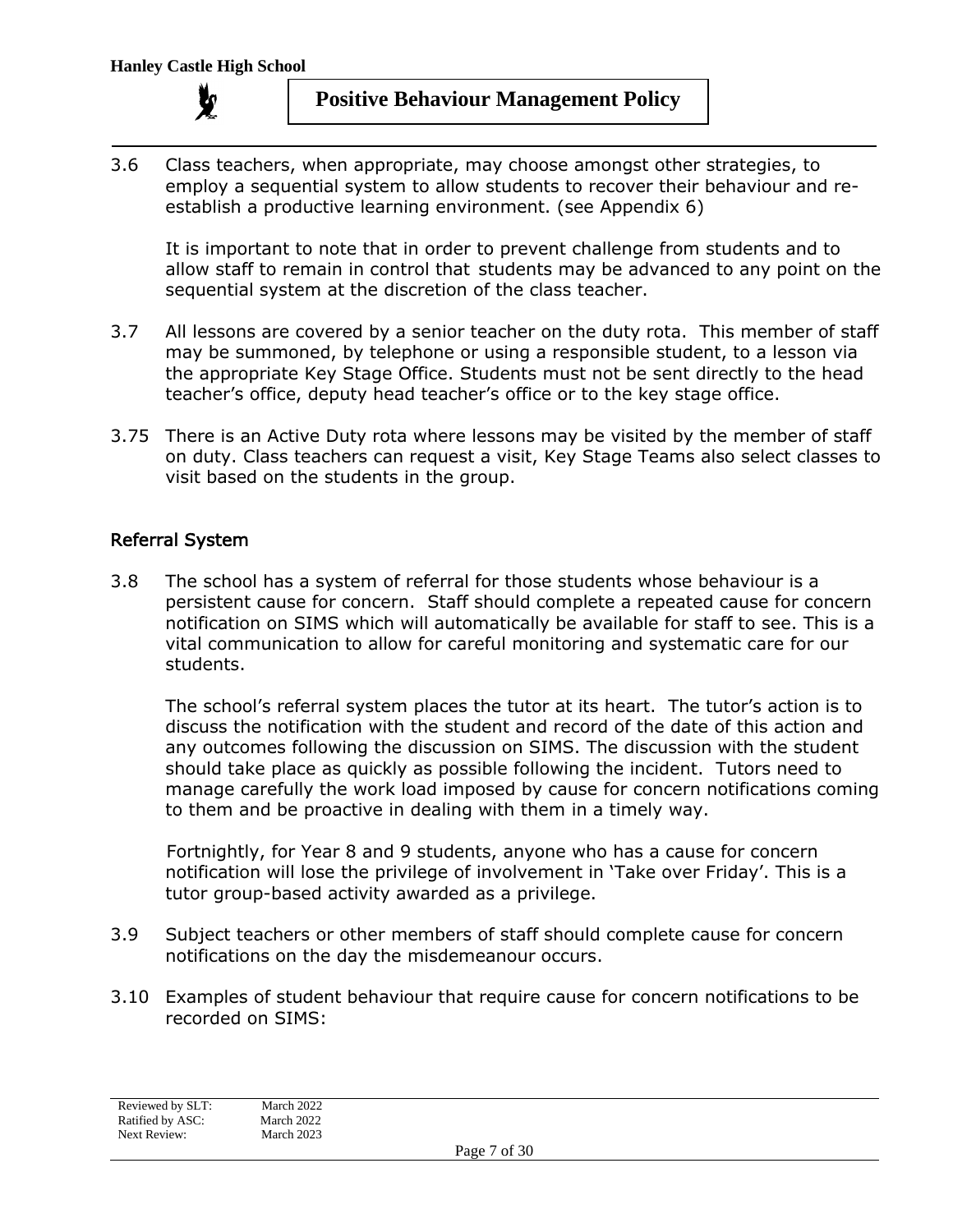

- low level and persistent disruptive behaviour, over several lessons, preventing the student or others from learning
- failure to comply with instructions
- inadequate work in several lessons
- inadequate focus over several lessons
- failure to complete homework (see appendix 3)
- persistent lateness to lessons
- poor attitude over several lessons
- defiance
- failure to bring PE kit
- failure to engage in remote learning

A cause for concern notification should always be accompanied by action from the teacher, for example a phone call/ communication home or a detention, or a period of restorative/reflective time these should be recorded on the notification. The notification may also detail the method the teacher has used to restore their relationship with the student following the sanction (marked R)- see Appendix 7 for staff guidance

- 3.11 Cause for concern notifications may also be written for more serious incidents. Cause for concern notifications written for serious incidents should be forwarded to the key stage offices immediately after the incident, but it may be necessary to give a verbal or written account of the incident to the Head of Key Stage and for the notification to follow later. The Head of Key Stage will decide whether the incident should be handled at department level, tutor level, key stage level or passed to the leadership team. Examples of serious incidents include:
	- any incidence of bullying
	- possession of a blade or weapon
	- any incidence of racism, homophobia or sexism
	- abusive language to a member of staff
	- cyber- bullying
	- assault
	- aggressive behaviour
	- truancy
	- defiance
	- drug/ alcohol related incident
	- vandalism to property
	- theft
	- fighting.

This list is not exhaustive and it will be for the member of staff who initially deals with an incident to decide whether or not it is a serious incident. Staff should always consult with senior staff if they are in doubt.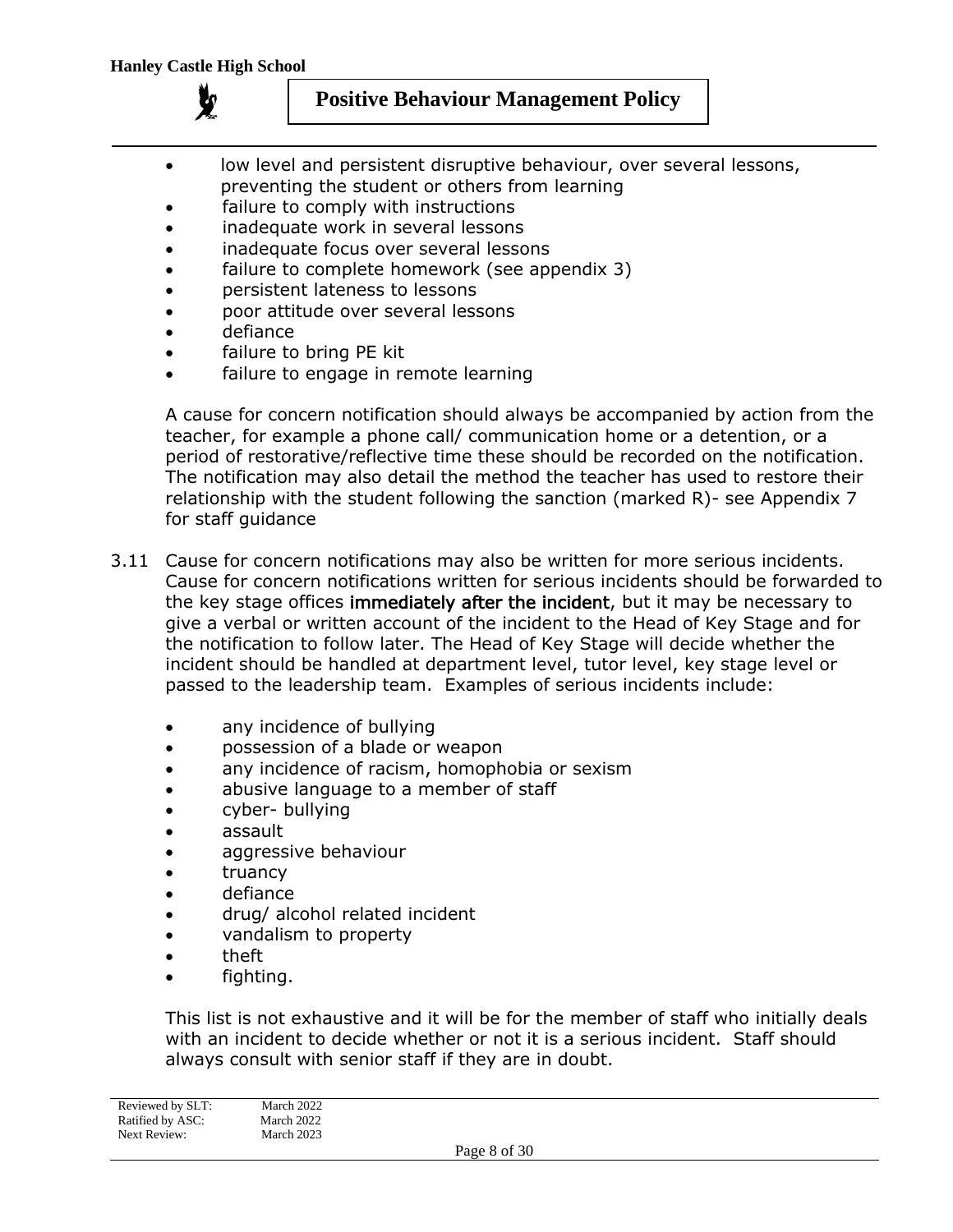

3.12 All valid cause for concern notifications will be retained on SIMS. Parents should be kept informed of significant or persistent concerns, actions and strategies being taken to support the issue where appropriate. The head of key stages, subject leaders or members of the leadership team may invite parents and/or student in for an interview to discuss a way forward. This may include involvement with multi-agency staff, the use of continual reporting systems (report cards) or, where attendance is part time or a student is in danger of permanent exclusion, the creation of a Pastoral Support Plan. The timing of parental involvement is dependent on the individual child and their circumstances.

#### Intervention Strategies

- 3.13 The school aims to provide support for students who do not respond to initial tutor or subject teacher intervention strategies. This is to prevent alienation from school and education, and to prevent disruption to the learning of others or to the school community or alternative provision. It is the role of key stage leaders and the leadership team to identify students needing extra support and plan intervention to help individuals better manage their behaviour, learning, attendance and relationships.
- 3.14 The nature of the response will vary depending on the context, and parents will be contacted as appropriate. Clear targets should be set for students that are both reasonable and achievable.
- 3.15 A pastoral support plan (PSP) may be used to support when it is considered that a student's persistently poor behaviour over a prolonged period places them at risk of exclusion.

#### Guidelines for disciplinary sanctions

- 3.16 Disciplinary sanctions are more likely to promote positive behaviour if students see them as fair. Staff should, in implementing the school's positive behaviour management policy, bear in mind the following advice:
	- aim to develop a strong working relationship with the students in their care, maximising the opportunities to develop trust and commitment both to the subject and the teacher
	- make clear they are dealing with the behaviour, rather than stigmatising the student
	- avoid early escalation to severe sanctions, reserving them for the most serious or persistent misbehaviour
	- avoid whole group sanctions that punish the innocent as well as the guilty
	- wherever possible, use sanctions that are a logical consequence of the student's inappropriate behaviour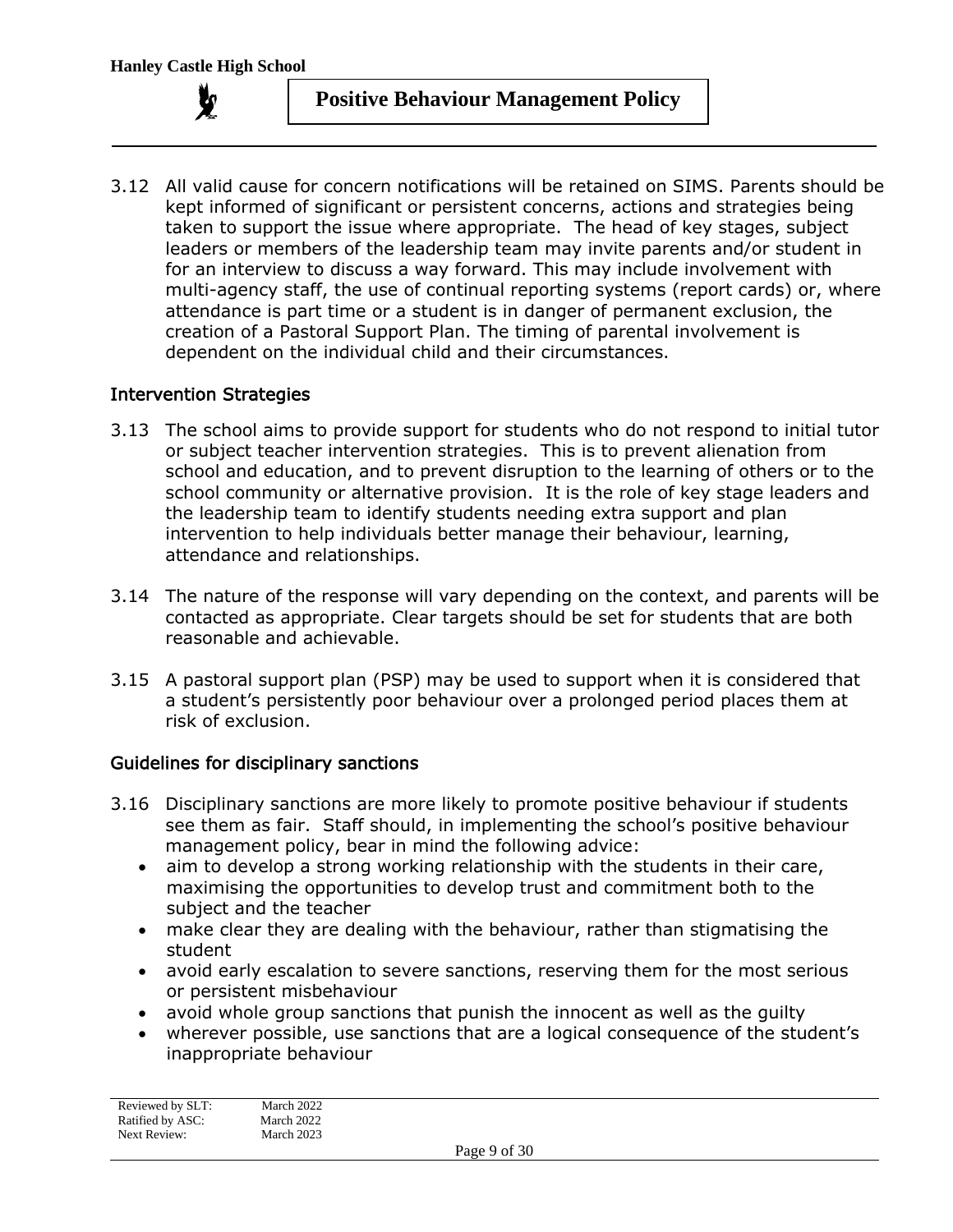

- use sanctions to help the student and others to learn from mistakes and recognise how they can improve their behaviour
- when appropriate, use sanctions to put right harm caused
- never issue a sanction that is humiliating or degrading
- use sanctions in a calm and controlled manner
- ensure that sanctions are seen as inevitable and consistent, although they should, where appropriate, take account of individual needs, age and understanding
- attempt to link the concept of sanctions to the concept of choice, so that students see the connection between their own behaviour and its impact on themselves and others, and so increasingly take responsibility for their own behaviour
- 3.17 Sanctions should not be used where low-level interventions, such as giving a non-verbal signal or reminding a student of a rule, are all that is needed.
- 3.18 Staff should also consider, when using sanctions, whether an apparent behaviour difficulty is in fact a manifestation of unidentified learning difficulties, of any other type of special educational need, or is related to a possible welfare or safeguarding issue.
- 3.19 Corporal punishment is unlawful and will not be used.

#### **Detention**

- 3.20 Where a student's behaviour falls short of our expected high standards, the school may exercise its legal authority to impose detentions at breaktime or lunchtime, or outside of school hours (after school, at weekends or on TED days). Where a detention is outside school hours parents will, where possible, be given enough notice to arrange collection. We will use these powers reasonably by taking appropriate account of a range of issues relating to the welfare and rights of staff, students and parents. This is particularly important where the detention involves the student staying late at school.
- 3.21 Parental consent is not required for detentions, either during the school day or outside of school hours. Where a detention is outside of school hours parents must make arrangements for safe transport home, despite any inconvenience. Parents should discuss any exceptional circumstances with the school. Nonattendance at a detention for no good reason will result in a further sanction – for example non-attendance at a lunchtime detention may result in an after-school detention. Non-attendance at an after-school detention may result in a fixed term exclusion.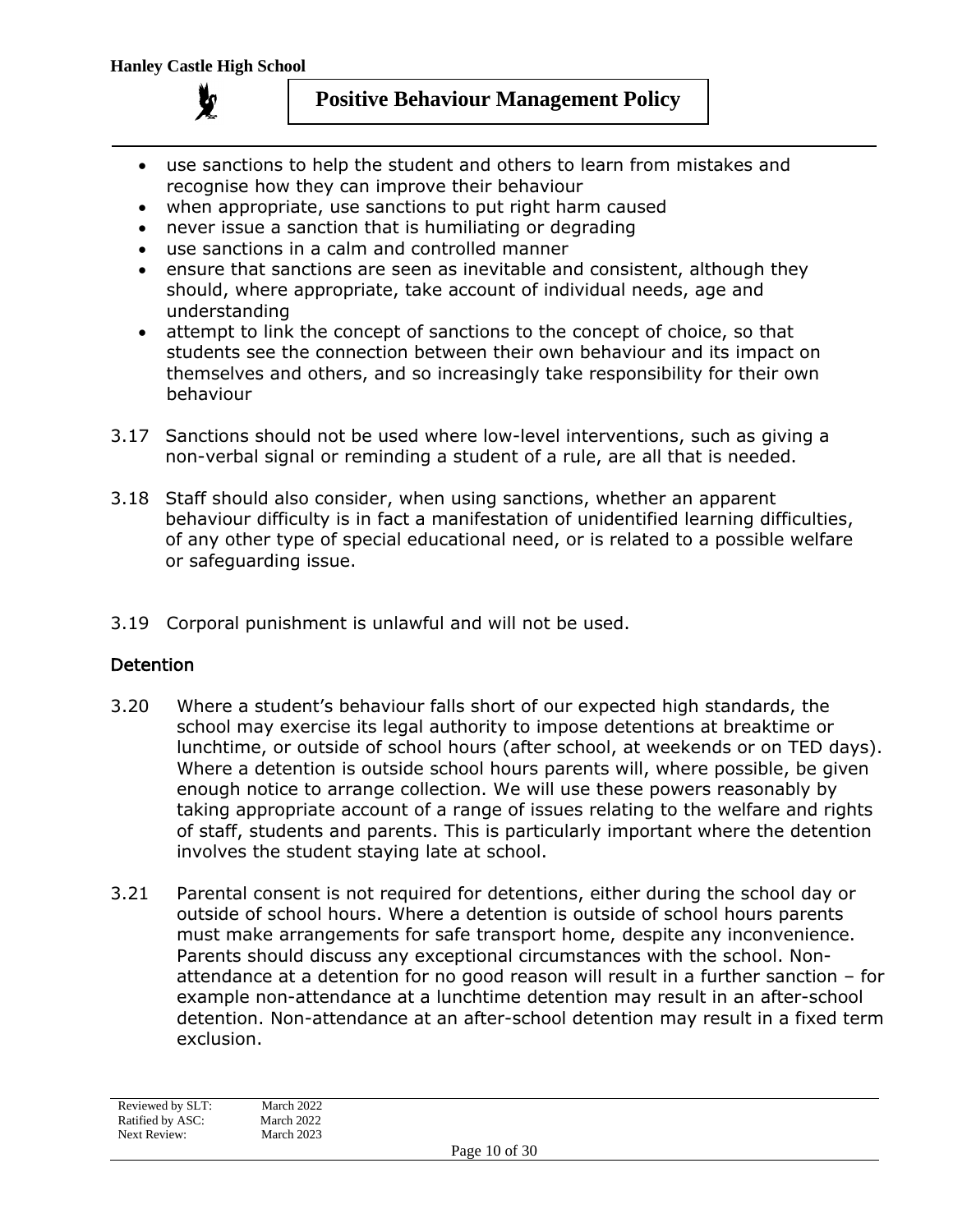

- 3.22 After-school detentions, arranged through the key stage offices, are normally for one hour between 3.30 and 4.30 p.m. However, these may be held at any time on any day. Subject detentions can take place at break or lunchtime. Staff will give due care to the need for both staff and students to eat, drink and access toilet facilities.
- 3.23 Class teachers may set subject detentions for low level issues which need an immediate response including non-completion of homework.
- 3.24 Staff may impose a short detention ('time waster detentions') for students who fail to wear school uniform correctly or repeatedly fail to bring the necessary equipment to lessons. These detentions are administered by the key stage offices and held centrally at the start of lunchtime at a publicised venue.
- 3.25 The Head teacher has limited the power to impose detention outside school hours to subject leaders, Heads of Key Stages and the leadership team. All other staff must complete a 'Request for After-School Detention' form and email it to their Head of Faculty who authorises this request and sends it on the relevant Key Stage Office. Heads of Key Stage, or their delegates, will decide whether or not the request for an after-school detention is reasonable and, if so, inform the student, tutor and parents of the date and time it is to be served.
- 3.26 After-school detentions can be imposed for more serious poor behaviour, including:
	- Three cause for concern notifications in a week
	- Five cause for concern notifications in a half term
	- When a student fails to complete homework (see Appendix 3 for flow chart)
	- When a student fails or refuses to attend a subject detention
	- When a student persistently fails to attend uniform detentions
	- When a more significant response is needed than a subject detention for an incident of poor behaviour including incidents on the journey to or from school
	- Two cause for concern notifications in a day
	- Every time a student receives 10 cause for concern notifications

#### Removal from lessons

- 3.27 Where school property is stolen or damaged students may be charged for the repair or replacement of the property. In addition, community service may be used as a further restorative measure.
- 3.28 Where a student's behaviour falls short of the school's high expectations it may be deemed necessary to remove them from their lesson. The school may place a student within the Key Stage Student Support area for all or part of a day.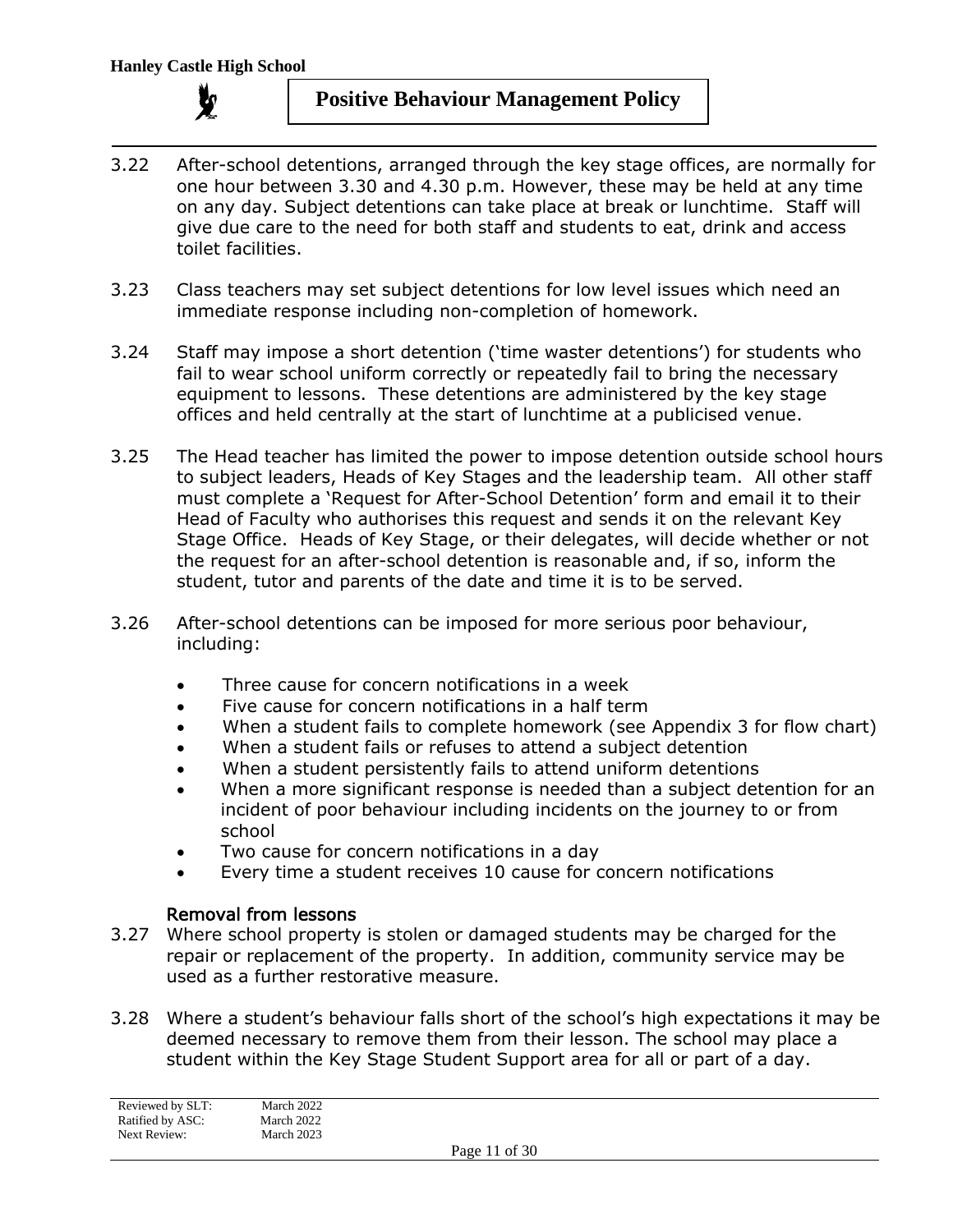

3.29 Students removed from lessons for a period of restorative time will be provided with appropriate work.

#### 4. Positive intervention

- 4.1 A variety of intervention strategies will be deployed by the key stage offices to support the student to improve their behaviour or learning. Strategies include positive report cards, A and E report cards, Emoji Reports, subject reflection sheets, Top-try cards, meetings with parents, and telephone calls home.
- 4.2 A variety of intervention strategies may be deployed by the key stage 5 team to support the student to improve their behaviour or learning. These intervention strategies will reflect the next steps suggested by the classroom teacher as part of the VESPA process, this will allow a tailored intervention.

Examples of positive intervention include:

Vision - time and support to focus on future careers Effort – supervised study support to encourage work ethic Systems – support to organise resources and become a more independent learner Practice – support to structure practice of their subject outside of directed lesson material Attitude – support to improve a student outlook on dealing with challenge

#### 5. Physical contact with students, including use of reasonable force

- 5.1 There are times when physical contact between staff and students is proper, necessary and legal. For example, this may occur when members of staff comfort a distressed student, congratulate or praise them, demonstrate how to use a musical instrument, demonstrate exercises or techniques in PE or give first aid.
- 5.2 School staff have a legal power to use reasonable force in the following situations:
	- To prevent students from hurting themselves or others
	- To prevent damage to property
	- To prevent disorder.
- 5.3 The use of force should always be a last resort for the most serious of incidents in school, on school trips or during other school related activities. Staff must use no more force than is 'reasonable in the circumstances'. They should always try to avoid injuring a student, but in extreme circumstances (for instance where a fight has to be stopped) this may not be possible.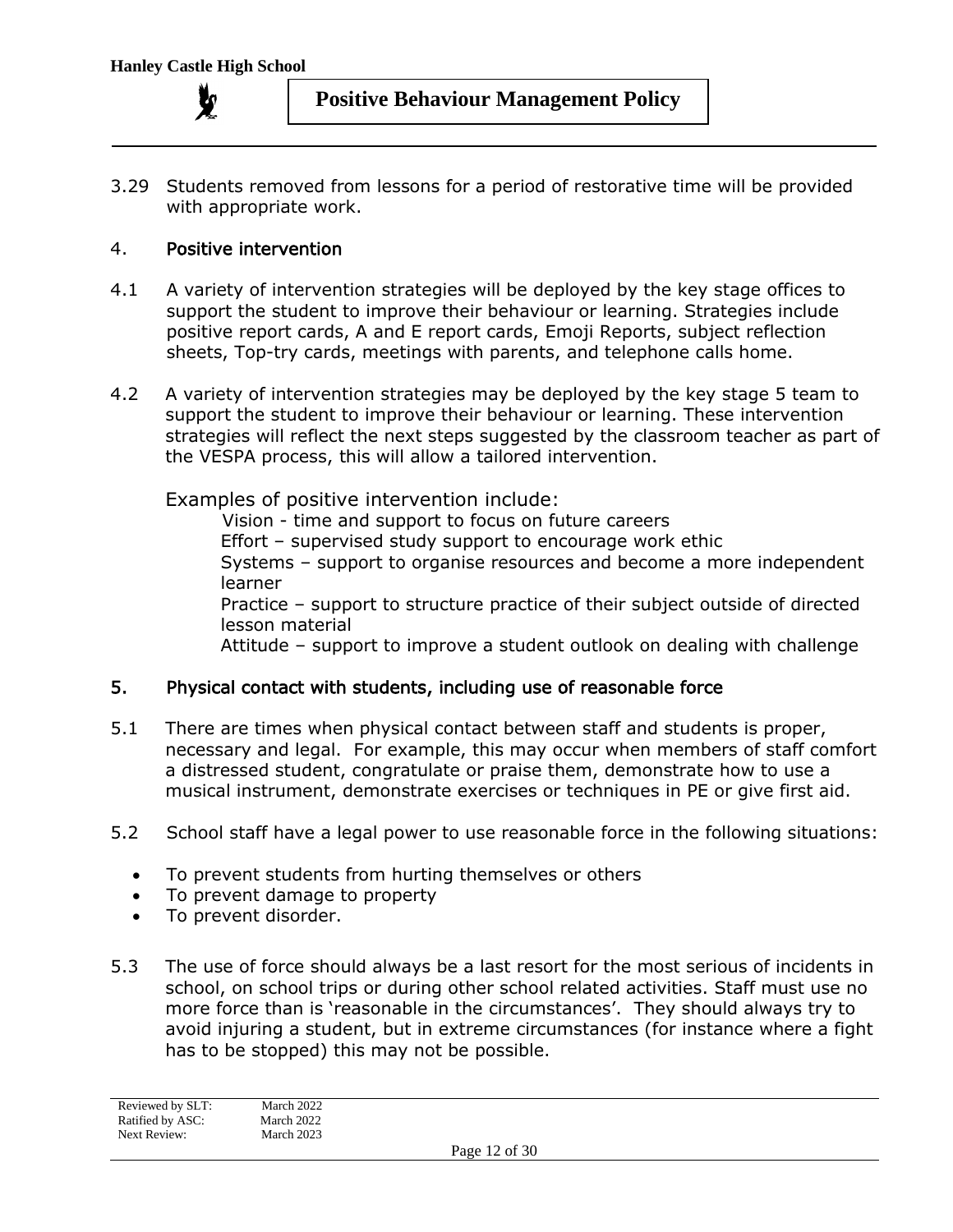

- 5.4 Physical intervention might involve the following:
	- Physically interposing between students
	- Blocking a student's path
	- Holding, pushing or pulling
	- Leading a student by the hand or arm
	- Shepherding a student away by placing a hand in the centre of the back
	- In extreme circumstances, for example to break up a fight, briefly using more restrictive holds.
- 5.5 If a serious incident occurs, a member of staff may have no choice but to use reasonable force, or to request help from other members of staff, to fulfil their duty of care towards students or to protect themselves. The school will always report the use of force to parents. Any complaints about the use of force will be investigated thoroughly and speedily. However, where a member of staff has acted within the above legal guidelines they will receive the full support of the school's head teacher and Academy Standards Committee.

#### 6. Exclusions

- 6.1 This is a summary of the main exclusion procedures and is included here for consistency. Please refer to the school exclusions policy for further detail.
- 6.2 Only the head teacher or acting head teacher may exclude a student, following the appropriate investigation. The parent must be informed of any exclusion without delay – this is usually done by telephone and confirmed by notification. The parents must be informed of the length and type of exclusion, and of their right to make representations to the Academy Standards Committee. In addition to this, students over 18 must be informed directly and have the right to appeal on their own behalf.
- 6.3 There are 2 types of exclusion: fixed term and permanent. There is a limit of 45 school days in a school year for fixed term exclusions.

| <b>Exclusion type &amp;</b><br>number of days                              | When<br>should the<br>ASC be<br>informed? | Does the ASDC<br>have to meet?                                                        | When should it<br>meet? | Can it<br>reinstate? |
|----------------------------------------------------------------------------|-------------------------------------------|---------------------------------------------------------------------------------------|-------------------------|----------------------|
| <b>Fixed Term</b><br>5 school days or fewer<br>& public exam not<br>missed | Once per<br>term                          | Does not have to<br>meet, but must<br>consider parental<br>representations if<br>made | No time<br>limit        | No                   |

| Reviewed by SLT: | March 2022 |                           |  |
|------------------|------------|---------------------------|--|
| Ratified by ASC: | March 2022 |                           |  |
| Next Review:     | March 2023 |                           |  |
|                  |            | P <sub>909</sub> 13 of 30 |  |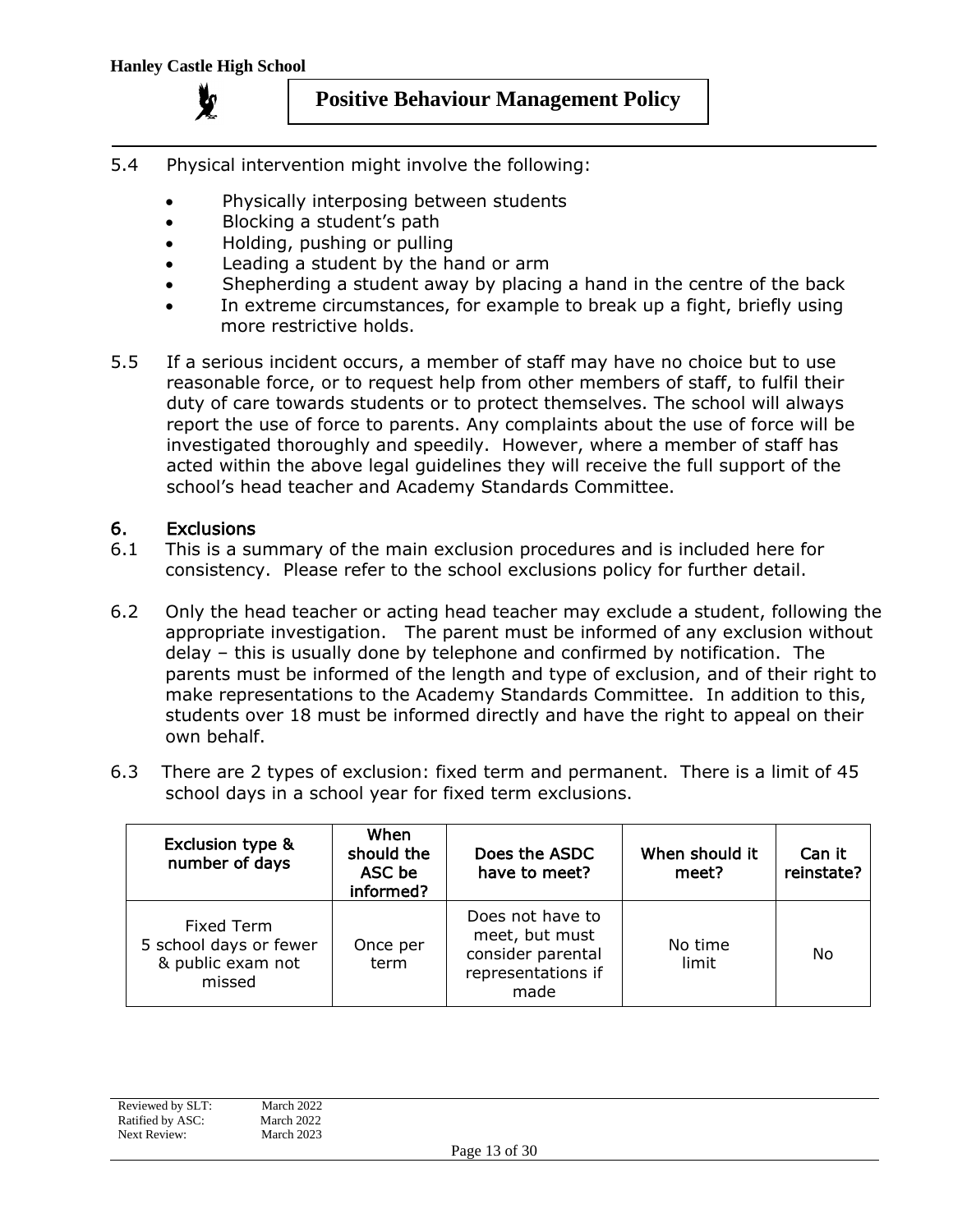| Fixed Term<br>More than 5 & up to &<br>including 15 school<br>days or where public<br>exam would be missed | Within 1<br>school day | Only if parents<br>request it to do so | Within $6 - 50$<br>school days from<br>the date the LGB<br>is notified | Yes |
|------------------------------------------------------------------------------------------------------------|------------------------|----------------------------------------|------------------------------------------------------------------------|-----|
| Fixed Term<br>More than 15 school<br>days                                                                  | Within 1<br>school day | <b>MUST</b> meet                       | Within $6 - 15$<br>school days from<br>the date the LGB<br>is notified | Yes |
| Permanent                                                                                                  | Within 1<br>school day | <b>MUST</b> meet                       | Within $6 - 15$<br>school days from<br>the date the LGB<br>is notified | Yes |

Days – can be made up of half days (lunchtime exclusion = half day) and is the number of days singly or cumulatively in ONE TERM

The GB may exercise its discretion to allow an excluded student on the premises for the sole purpose of taking a public exam

- 6.4 The decision to exclude a student is not taken lightly and is a serious response to a serious offence or persistent breaches of the positive behaviour management policy. Individual situations will be dealt with on an individual basis, dependent upon circumstance, behavioural record and the severity and frequency of the offence.
- 6.5 Reasons for fixed term/permanent exclusion include:
	- Physical assault against a student/adult
	- Verbal abuse/threatening behaviour against student/adult
	- Defiance
	- Bullying
	- Cyberbullying/ abuse online
	- Racist, homophobic or sexist abuse
	- Vandalism
	- Theft
	- Smoking/vaping, illegal drugs (or substances presented to others as illegal drugs) / 'legal highs' / alcohol related offences
	- Sexual misconduct
	- Persistent disruptive behaviour.
	- Misuse of technology
	- Serious misbehaviour
	- Peer on Peer abuse

| Reviewed by SLT: | March 2022 |
|------------------|------------|
| Ratified by ASC: | March 2022 |
| Next Review:     | March 2023 |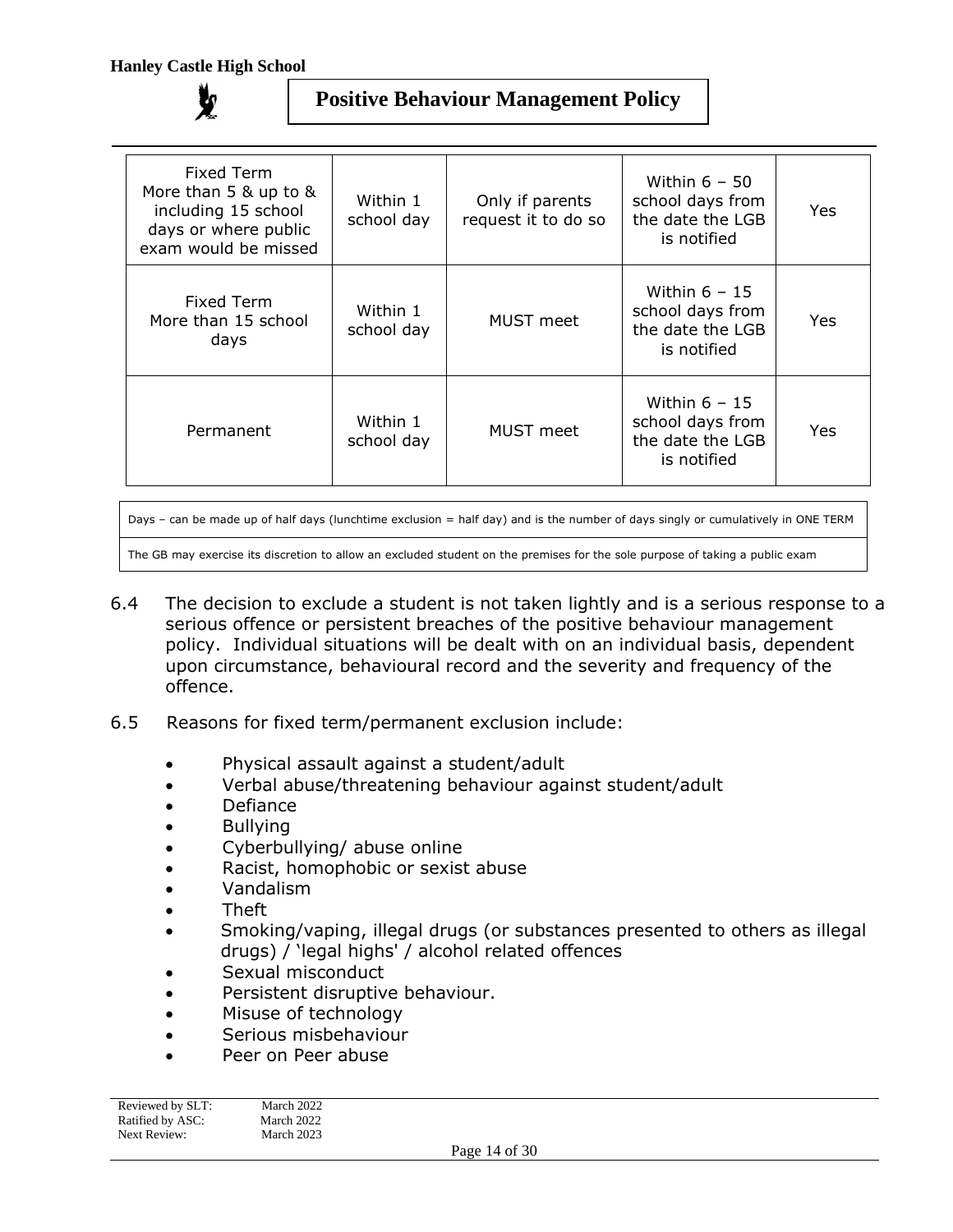

- Sexualised bullying
- Damage carried out journey to and from school
- 6.6 Permanent exclusion is a last resort in response to either a one off very serious incident, a combination of serious and very serious incidents over a short period of time or a series of serious incidents where intervention has failed to modify behaviour.

#### 7. Confiscation of inappropriate items, including retention and disposal

- 7.1 The head teacher and staff authorised by the Headteacher (including all members of the senior leadership team, all teachers in receipt of a TLR, all non-teaching members of the key stage teams and all trip leaders) have the statutory power to search students (and their possessions, including bags and lockers) without consent where they suspect that a student is in possession of a 'prohibited' item. Where a search of outer clothing (including coats, blazers, pockets, shoes, socks etc.) is deemed insufficient the police should be called. Prohibited items include any weapon, alcohol, illegal drugs (or substances presented to others as illegal drugs), 'legal highs' or stolen items. If a student refuses to comply with such a search, the police will be called to conduct the search. If a student absconds before the police arrive, or the police are unable to attend, an assumption will be made that the student was in possession of a prohibited item. Such behaviour will also be treated as defiance and/or leaving the school site without permission. Appropriate sanctions will therefore be applied.
- 7.2 The head teacher and staff authorised by the Headteacher (including all members of the senior leadership team, all teachers in receipt of a TLR, all non-teaching members of the key stage teams and all trip leaders) have the statutory power to search students (and their possessions, including bags and lockers) with their consent where they suspect that a student is in possession of a 'banned' item. Banned items include energy drinks, cigarettes, E-cigarettes, vapes, any tobacco or tobacco related product, lighters, fireworks, pornography, racist, sexist or homophobic material, a blade or weapon, laser pens or any item which may be harmful to good order and discipline. If a student refuses to consent to such a search, an assumption will be made that the student was in possession of a banned item. Such behaviour will also be treated as defiance. Appropriate sanctions will therefore be applied.
- 7.3 Where possible, searches should be conducted by a member of staff who is the same gender as the student being searched. In addition, a further member of staff may also be present as a witness. If possible, they too should be the same gender as the student being searched. Where a student's possessions are being searched, the student must be present.

Reviewed by SLT: March 2022 Ratified by ASC: March 2022 Next Review: March 2023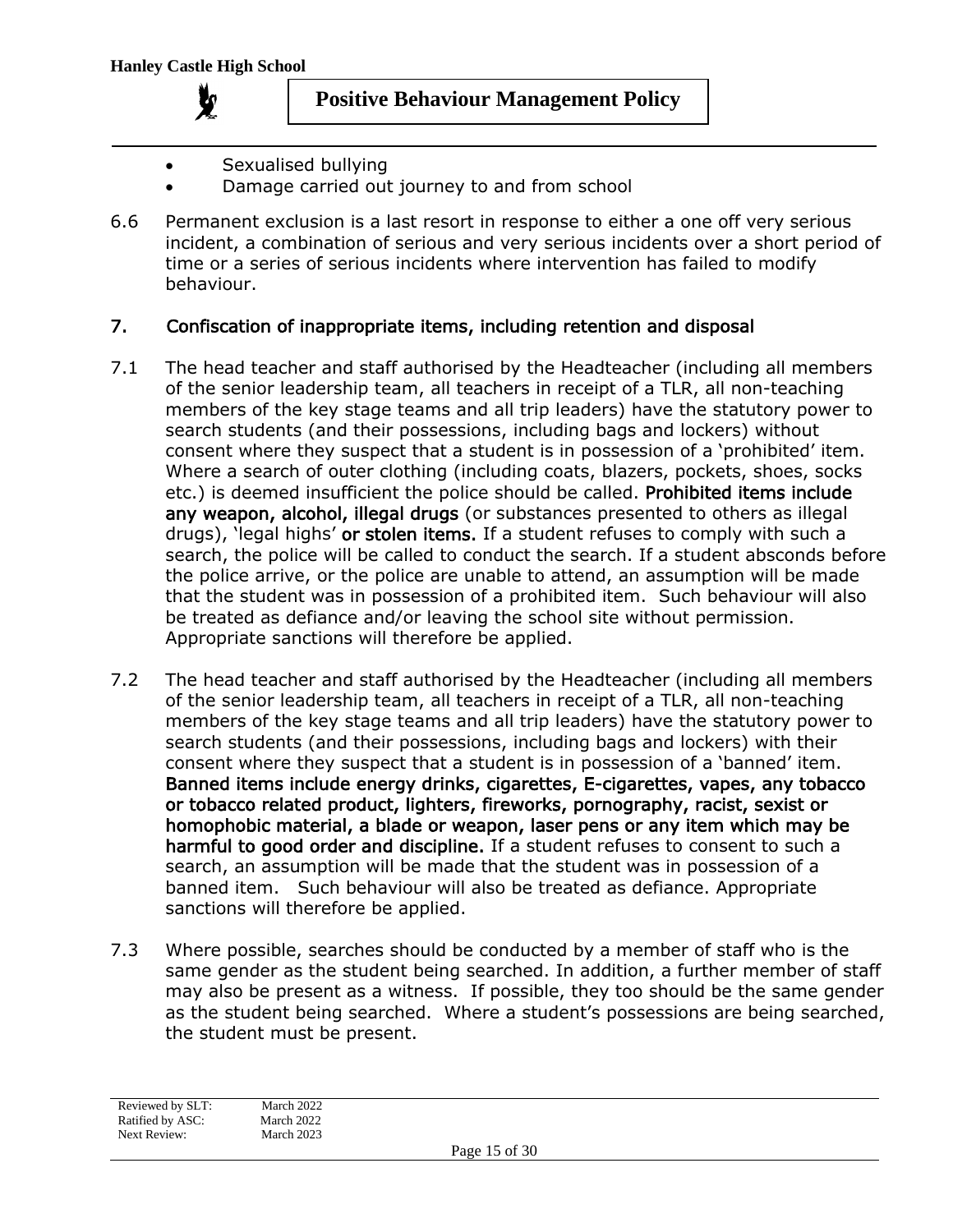

7.4 Parental consent is not required for either 'without' or 'with consent' searches. Although there is no legal obligation to do so, the school will make every reasonable effort to inform parents of such searches, and of any police involvement.

#### The power to seize and confiscate prohibited and banned items

7.5 Prohibited and banned items found as a result of a screen/search with or without consent, can be seized, retained and disposed of as appropriate (weapons and controlled drugs will always be delivered to the police as soon as it is practical to do so or advice sought from the police on their disposal and stolen items returned to their owner).

#### The power to seize and confiscate other items

- 7.6 All members of staff have the power to confiscate prohibited, banned or inappropriate items, or items being used in a way which threatens good order or interrupts learning. These include (in addition to those items listed in 7.1 and 7.2 above):
	- any item which poses a threat to others, or is being used to distract and possibly harm other students or staff
	- any item which poses a threat to good order for learning, for example ipods, headphones or mobile phones in use during lessons, energy drinks
	- any item which breaches school uniform rules, for example a baseball cap, a cardigan or a hoodie or trainers. Where appropriate, students will borrow alternative items to wear for the day.
	- any item which poses a health or safety threat, for example a ring in PE
	- any item which is counter to the ethos of the school: for example material which might cause tension between one community and another;

Where a student refuses to hand over an item disciplinary sanctions will be applied for failure to follow a reasonable instruction.

- 7.7 Staff should note that, while confiscation of a mobile phone is legitimate, searching through a phone or accessing text messages without the student's permission is not. In some circumstances it may be reasonable for a member of staff to ask a student to reveal a message (for example, for the purpose of establishing whether cyber bullying has occurred). If the student refuses then the member of staff should not enforce the instruction. The staff member can, however, legitimately issue a disciplinary sanction for failure to follow a reasonable instruction.
- 7.8 Staff should take particular care when deciding whether to confiscate items of clothing or jewellery. In particular, they should have appropriate regard to whether the item in question has religious or cultural significance to the student and should

| Reviewed by SLT: | March 2022 |
|------------------|------------|
| Ratified by ASC: | March 2022 |
| Next Review:     | March 2023 |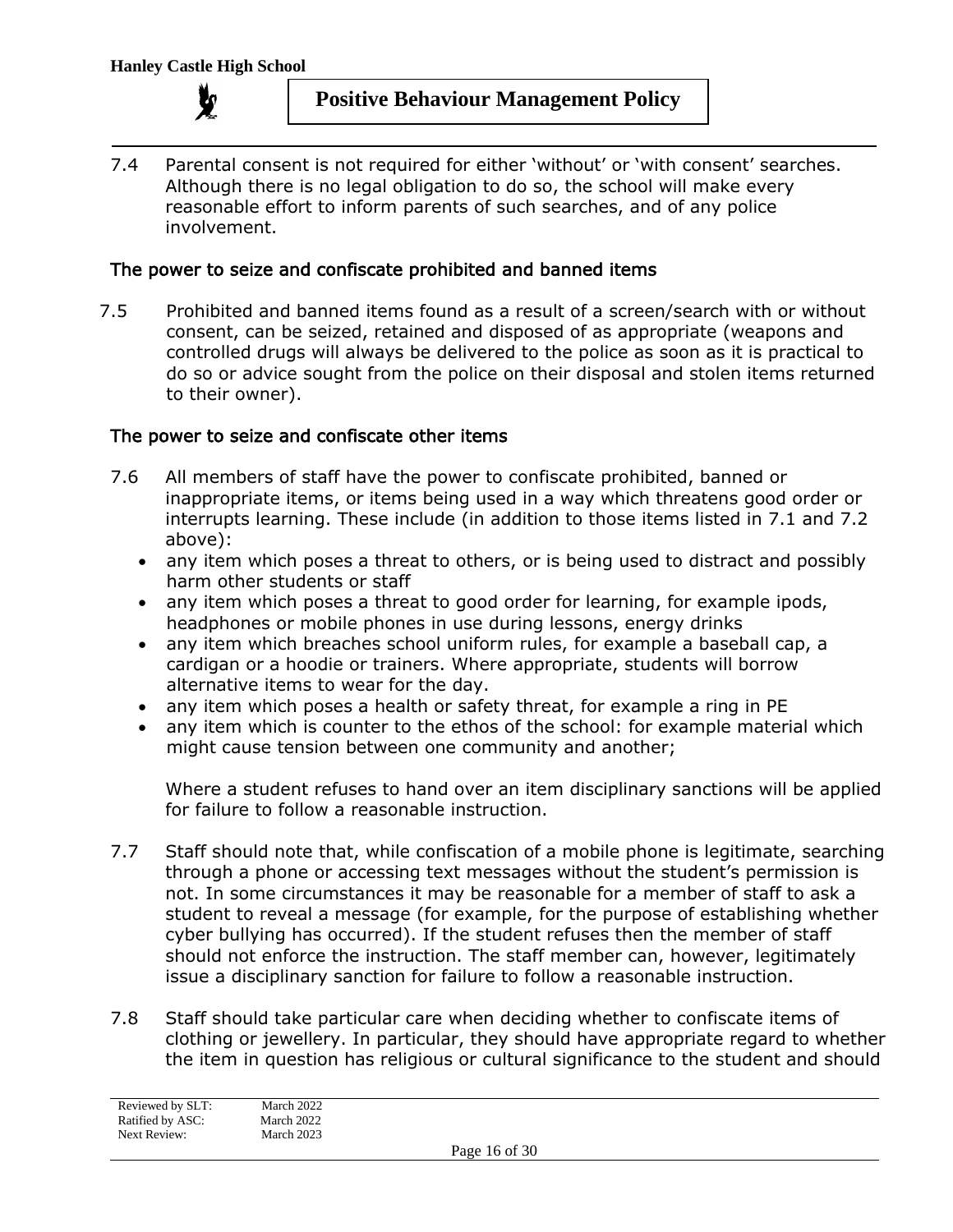

avoid physical contact or interference with students' clothing of a kind that might give rise to safeguarding allegations. In order to minimise such risks, staff should ensure that if an item of clothing or jewellery is confiscated, this is done in an open setting and not in a closed room.

#### Procedures for dealing with confiscated items

- 7.9 Prohibited or banned items will not normally be returned to students. However, students have a right to expect that other confiscated items, especially those of monetary or emotional value, will be stored safely until they can be returned.
- 7.10 In most cases, confiscation is a sufficient sanction, and return of the item at the end of the lesson, school day or school week is adequate time to reinforce the school rule. Where appropriate, the school reserves the right to return confiscated items to a parent or guardian rather than to the student.
- 7.11 Items of obvious value, such as mobile phones or headphones, will be retained by the Key Stage Office prior to return to a student or parent. All reasonable steps should be taken to make this arrangement secure including use of a secure locker. The items must be clearly labelled with the students name and return date.

#### Mobile phones and internet enabled devices (IEDs)

- 7.12 For the purposes of this policy mobile phones include all phones and internet enabled watches, whether smart phones or not. Internet enabled devices include any device which is able to access the internet in order to access or download materials, or to transmit materials, photographs or messages of any kind. This includes smart watches, kindles and emerging technologies with the same capabilities.
- 7.13 Mobile phones and IEDs are not to be used in school except in the bus bay to present a bus ticket. Students are allowed to have them in their possession but, as with all valuable items, we discourage students from bringing them into school. Sixth formers may use their phones discreetly on the school site and in the sixth form centre.
- 7.14 Students may use their phone to access their bus if they have a digital ticket.
- 7.15 Mobile phones and IEDs must be switched off (not switched to silent mode) from the moment when students arrive on the school's premises to the moment when they leave (including break and lunchtime). If mobile phones or IEDs are switched on or used without permission they will be confiscated and passed to the Key Stage Office.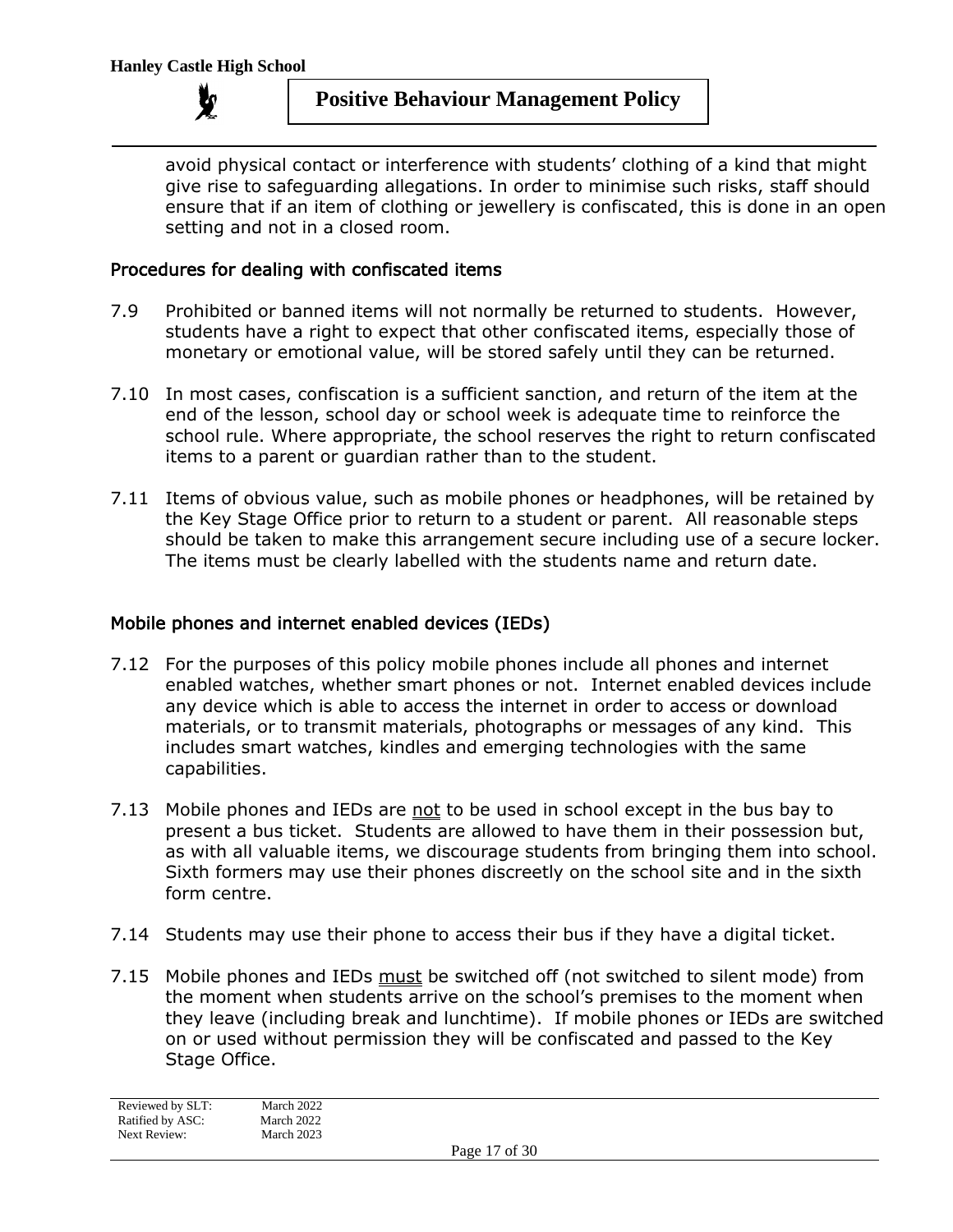

- 7.16 Confiscated phones or IEDs will usually be returned at the end of the school day. However, if a student's phone or IED is switched on or used without permission on more than one occasion it will need to be collected, in person, by a parent or carer.
- 7.17 The unacceptability of students at this school using phones or other technological equipment to humiliate or bully other members of our school community, for example sending abusive text messages, cyberbullying or using camera phones to record intimidating or unpleasant behaviour, or recording and transmitting of inappropriate images, means that we will always take appropriate action to prevent this, and use appropriate disciplinary sanctions to punish those responsible.
- 7.18 No student should use a camera, phone or any other device to record or video any member of the school community without permission from a member of staff and consent from the person being filmed.
- 7.19 If the school suspects that a phone or IED has been used inappropriately it will be retained so that any data stored can be shared with parents, carers or, where appropriate, the Police.
- 7.20 Mobile phones or other IEDs must not be taken into internal or external examinations. Students should hand them in to a member of the invigilation team on entering the examination room. Failure to comply with this could result in disqualification from that exam or from all of the examinations in that series.

#### 8. Regulating students' conduct and disciplining them for misbehaviour outside school premises

- 8.1 The school has the statutory power to discipline students for any misbehaviour during a school-organised or school-related activity. This includes misbehaviour in proximity to the school site and during the journey to or from school, while they are wearing school uniform or are in some other way identifiable as a member of the school. In addition, it can punish misbehaviour in other circumstances if it has repercussions for the orderly running of the school, poses a threat to another student or member of the public or could adversely affect the reputation of the school.
- 8.2 Students who use contract or public transport services will be governed by our general code of conduct, in addition to any employed by the transport providers. Students should report incidents of poor behaviour on contract transport services or public transport using the referral system: each member of the pastoral and senior staff has responsibility for overseeing the conduct of the students on a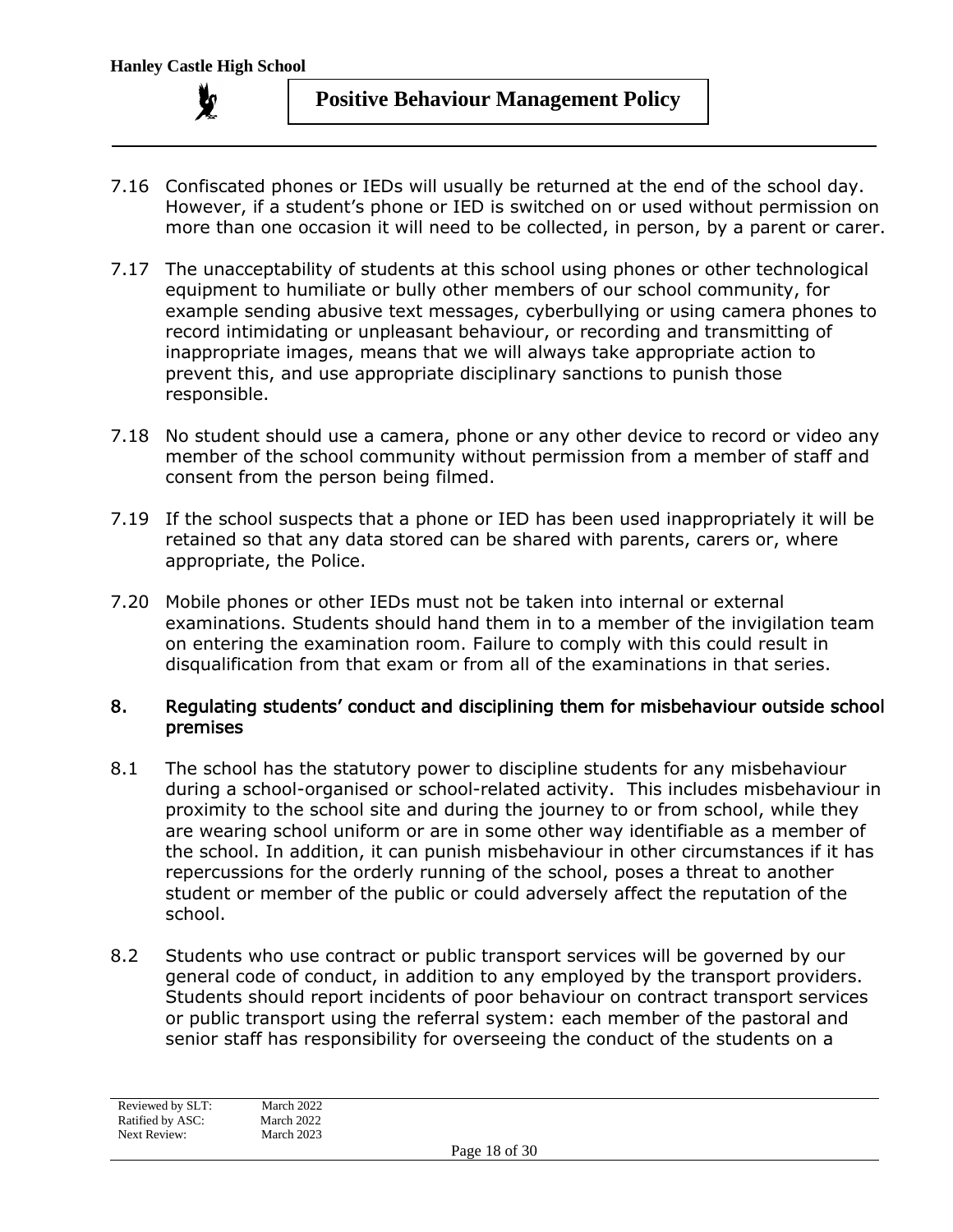particular bus. When an issue is reported to that member of staff, they will then follow this up and decide whether to impose a disciplinary sanction. Sanctions may include:

- lunchtime/ break time detentions
- compulsory seating plans
- warning notifications
- paying for damaged items to the bus
- exclusion
- referral to the bus company, who may decide to impose short term, longer term or permanent bus bans. In this case, it remains the responsibility of the parent or carer to ensure their child is attending school.
- 8.21 Sixth form students who choose to drive themselves to school must ensure that they drive and park responsibly on the school site. Students who are unable to drive with due care and attention will not be allowed to bring their car onto the school site.
- 8.3 Instances have been reported where electronic technologies, such as mobile phones, other wireless technologies, social networking sites and chat rooms, have been exploited by students in order to bully or embarrass fellow students. Where this behaviour has repercussions for the orderly running of the school or could adversely affect the reputation of the school disciplinary sanctions will be applied. However, if such behaviour occurs outside school and the behaviour does not impact the orderly running of the school then the school may pass any information received to parents or the Police for them to act on.

#### Abuse or intimidation of staff inside or outside school

- 8.4 The school will adopt firm measures against abuse or intimidation of staff either in school or beyond. (see 'Dealing with abusive behaviour towards staff' policy)
- 8.5 This includes unacceptable conduct by students, parents or others when not on the school site and / or out of hours, and when students are not under the lawful control or charge of a member of staff of the school. This includes any abuse or intimidation via electronic technologies.

# Appendices

The following appendices are designed to give further advice and guidance concerning behaviour management:

- 1. Roles and responsibilities within the Positive Behaviour Management Policy
- 2. Pathway of support for dealing with poor behaviour in lessons

| Reviewed by SLT: | March 2022 |
|------------------|------------|
| Ratified by ASC: | March 2022 |
| Next Review:     | March 2023 |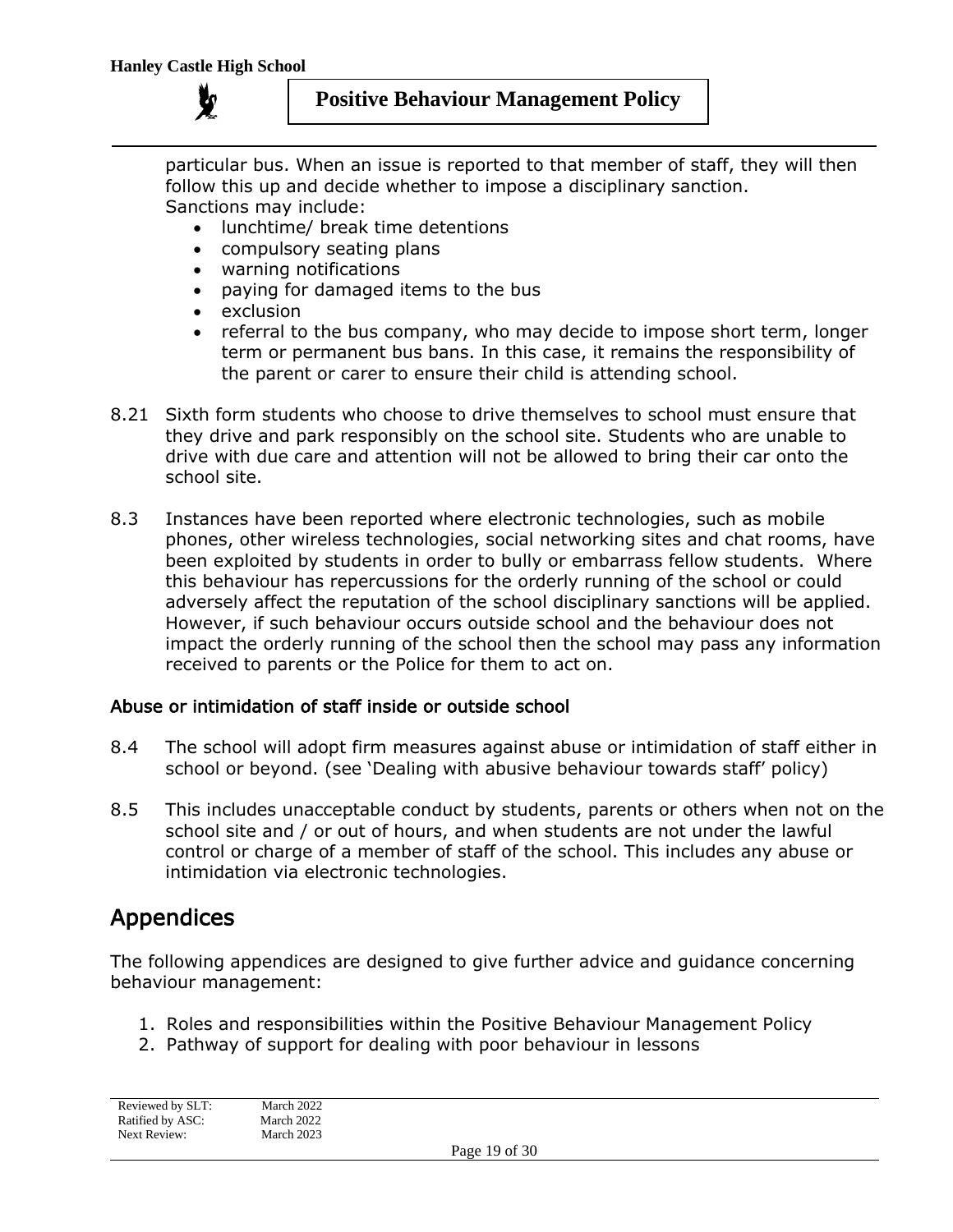

## Appendix One

## Roles and responsibilities within the Positive Behaviour Management Policy

### Teacher

- To build positive working relationships with students
- To use a range of rewards to reinforce good behaviour
- To take responsibility for the behaviour in their own learning environment
- To manage the behaviour of the students in their care to allow all to learn and be safe
- To use a range of strategies to work with the student to modify any poor behaviour
- To apply positive behaviour management strategies and rewards fairly and consistently
- To apply a range of sanctions and strategies (including the following) when positive strategies are exhausted. This is not an exhaustive list:
	- o Warn the student, reminding them of our classroom rules
	- o Warn the student, and move their place within the classroom
	- $\circ$  Send the student out of the classroom for a short period of time out
	- $\circ$  Place a student with another member of staff for the remainder of the lesson
	- $\circ$  Discuss the behaviour with the student and agree a way forward
	- o Place the student with the HOF for a fixed period of time to carry out their learning in a different place
	- o Call the KSO to summon a member of the duty team to remove a student from the lesson. An appropriate location for the student to serve the rest of the lesson will be found
	- o Subject report card
	- $\circ$  Alert Head of Faculty to persistent behavioural concerns and work with the HOF to modify students' behaviour
	- o Contact parents and involve as early as appropriate.

# Head of Faculty / Department

- To use a range of rewards to reinforce good behaviour
- To work with the teacher to modify students' behaviour
- To apply sanctions and rewards fairly and consistently
- To take responsibility for the behaviour for learning in their own faculty
- To monitor the use of positive behaviour management strategies in the faculty
- To apply a range of sanctions from the following (not an exhaustive list):
	- o Behaviour conversation

| Reviewed by SLT:<br>Ratified by ASC: | March 2022<br>March 2022 |        |            |  |
|--------------------------------------|--------------------------|--------|------------|--|
| Next Review:                         | March 2023               |        |            |  |
|                                      |                          | $\sim$ | -- - - - - |  |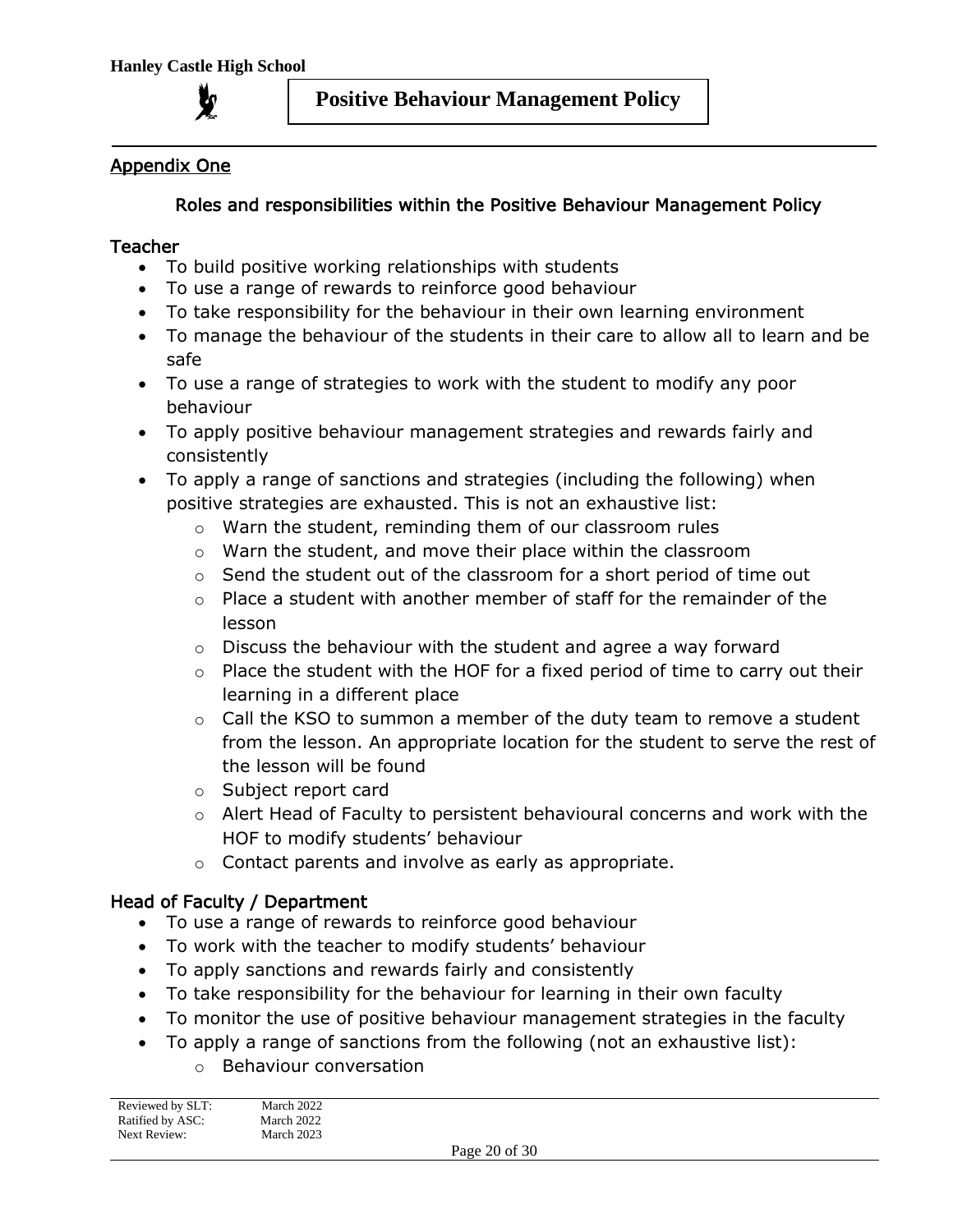**y** 



- o Lunchtime/ break time detention
- o Parental contact
- o After school detention
- o Subject report card
- o Placed with another class for a set period of time
- o Referral to the faculty line manager.

#### Faculty / Department Line Manager

• To work with the Head of Faculty and the teacher to modify a student's behaviour for learning using strategies such as parental contact and report card.

## Head of Key Stage

- To use a range of rewards to reinforce good behaviour
- To evaluate and monitor the cause for concern referrals to identify patterns of behaviour on the basis of individual student, subject or faculty
- To implement intervention programmes to be carried out by the Key Stage Leader, Assistant Key Stage Leaders, Aspire@Hanley, external agencies
- To identify students whose behaviour is of serious concern across a number of faculties.
- To provide support and guidance for tutors in modification of students' behaviour
- To issue and verify after school detentions.
- To investigate and impose sanctions for serious incidents, including bullying.
- To impose sanctions for persistent misbehaviour.
- To attend reintegration meetings following exclusion.
- Sanctions and strategies include:
	- o Verbal reprimand
	- o Report Cards
	- o Withdrawal of privileges
	- o After school detention
	- o Parental interview
	- o Pastoral Support Plan (to be centrally recorded)
	- o Detention for part of break or lunch time
	- o Withdrawal from lessons
	- o Fixed term exclusion.

#### Tutor

- To apply positive behaviour management strategies and rewards fairly and consistently to reinforce good behaviour
- To be responsible for the behaviour in tutor time
- To take responsibility for the behaviour in their own learning environment

| Reviewed by SLT: | March 2022 |                                        |  |
|------------------|------------|----------------------------------------|--|
| Ratified by ASC: | March 2022 |                                        |  |
| Next Review:     | March 2023 |                                        |  |
|                  |            | $\mathbf{D}$ $\mathbf{A}$ $\mathbf{A}$ |  |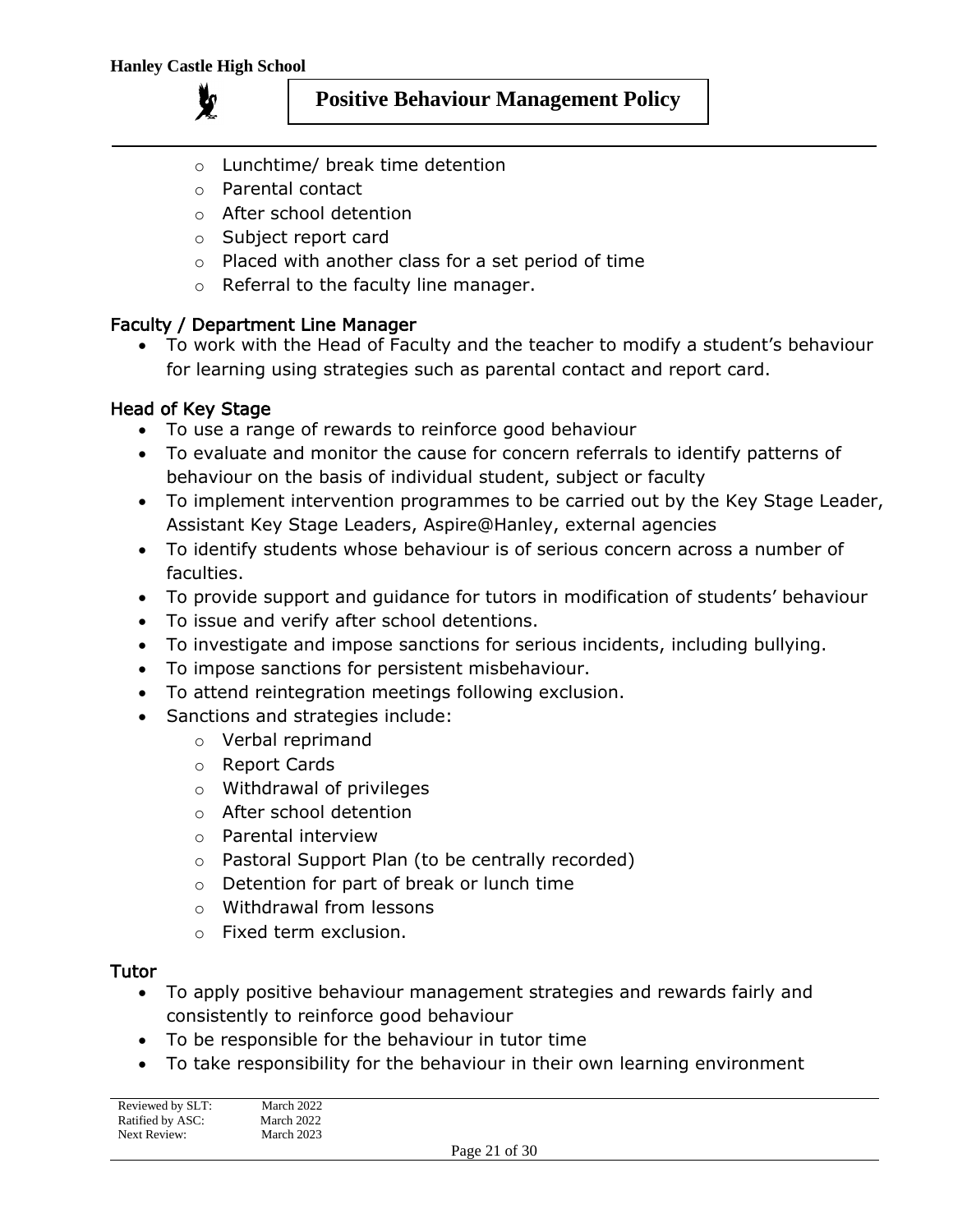

- To manage the behaviour of the students in their care to allow all to learn and be safe
- To use a range of strategies to work with the student to modify any poor behaviour
- To implement strategies to support a student's behaviour across the curriculum
- To implement strategies to support student welfare to include friendship, organisational and social issues which have an impact on behaviour
- To discuss behaviour with a student immediately whenever a cause for concern referral is recorded and initial and date this conversation on the cause for concern slip immediately after the discussion
- To use a report to monitor students' behaviour across the curriculum.
- To action support strategies as directed by the Key Stage Office.

## Head of Faculty

- To visit lessons and monitor behaviour in the faculty
- To carry out parent meetings with the teacher when behaviour in their faculty requires this action
- To support the teaching staff in their department to carry out effective sanctions
- To work with the teachers in their faculty to rectify student behaviour

#### Duty Team

- To visit identified hot spot lessons or those students highlighted as a priority by the Key Stage Office
- To visit lessons as appropriate
- To be on call to remove students from lessons
- To carry out student checks as identified by KSO.

#### Headteacher / Senior Leadership Team

- To ensure that a student's behaviour does not affect the student's own learning, or the learning of others
- To intervene when other strategies have failed.

#### Headteacher

- To consider and implement exclusions, and to consider and implement requests for exclusions by the Key Stage Leaders/ SLT.
- To call in parents for a discussion regarding a student's future at Hanley Castle
- To carry out reintegration meetings with SLT, heads of key stage or heads of faculty as appropriate following every fixed term exclusion.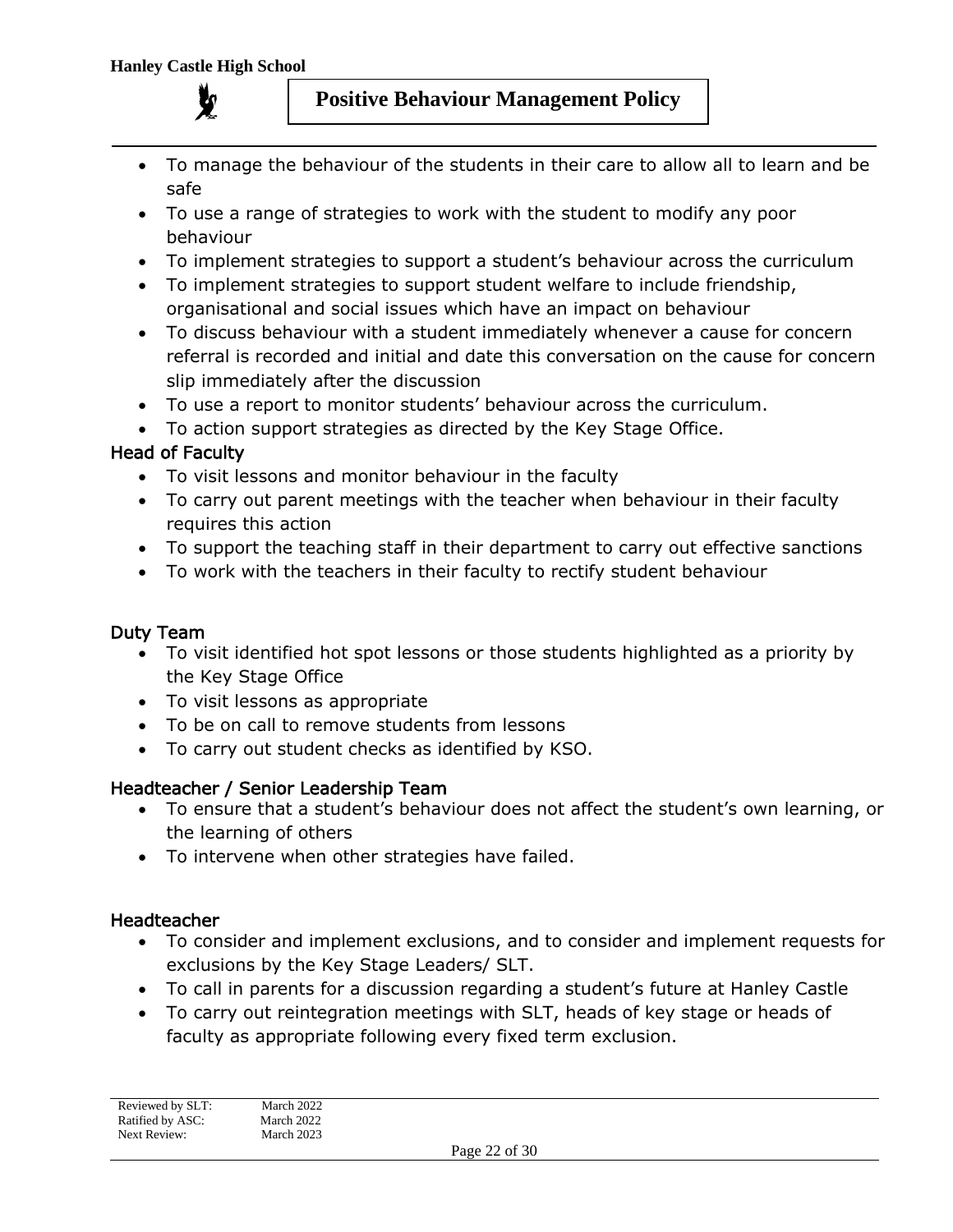# Appendix Two PATHWAY OF SUPPORT FOR DEALING WITH POOR BEHAVIOUR IN LESSONS

There is a stepped approach to managing the behaviour that does not conform to our expectations. Although this response is clearly staged, the nature of the response will vary depending on the context, and parents will be contacted as appropriate.



The student is refusing to respond to a range of strategies that have been tried. Parents are called in for a discussion regarding the student's future at HCHS

The Tutor and Key Stage Leader oversee this process and implement pastoral support plans when poor behaviour becomes a cross curricular concern. Parental contact and intervention strategies are implemented in addition to faculty intervention.

Reviewed by SLT: March 2022 Ratified by ASC: March 2022<br>Next Review: March 2023

March 2023

Page 23 of 30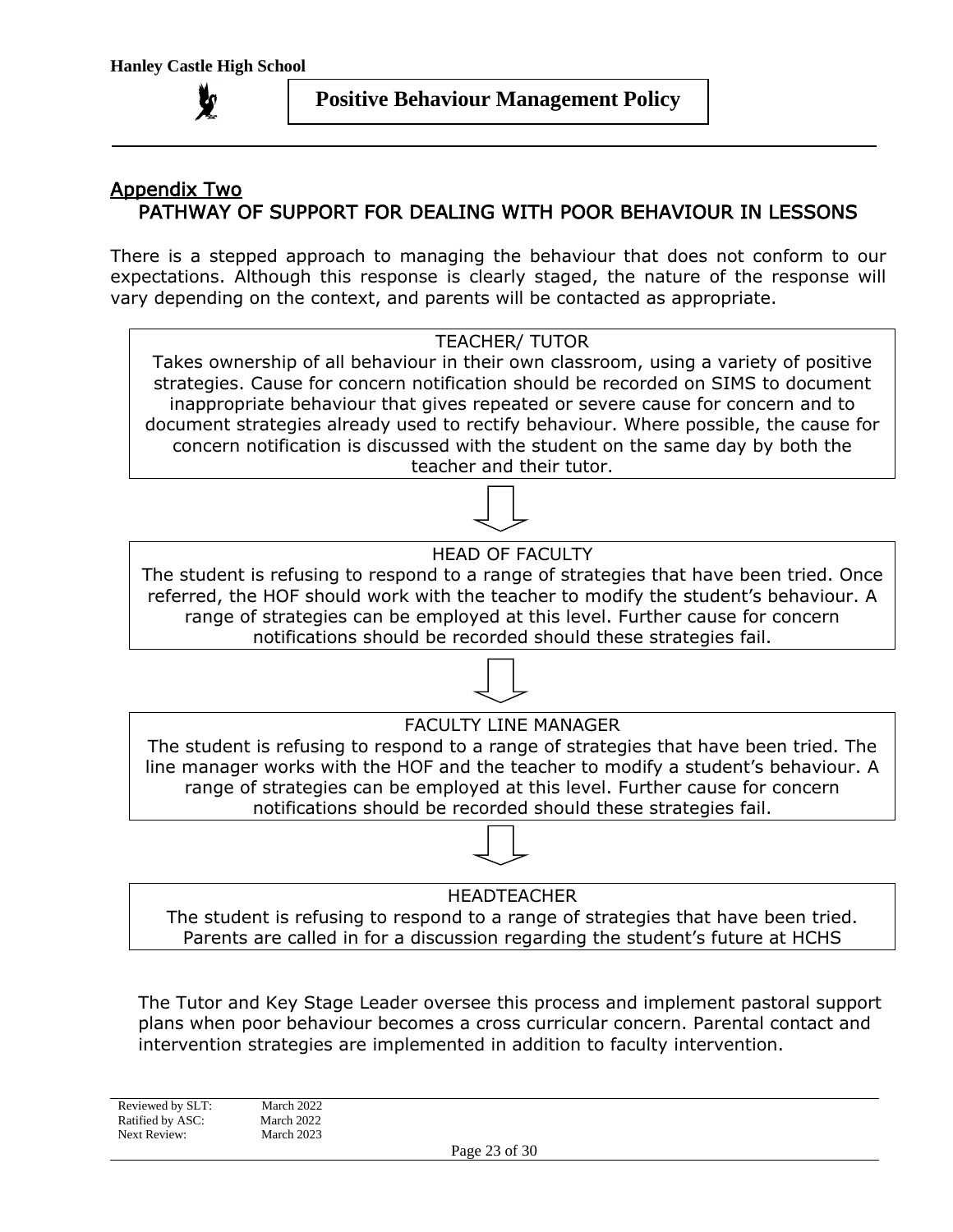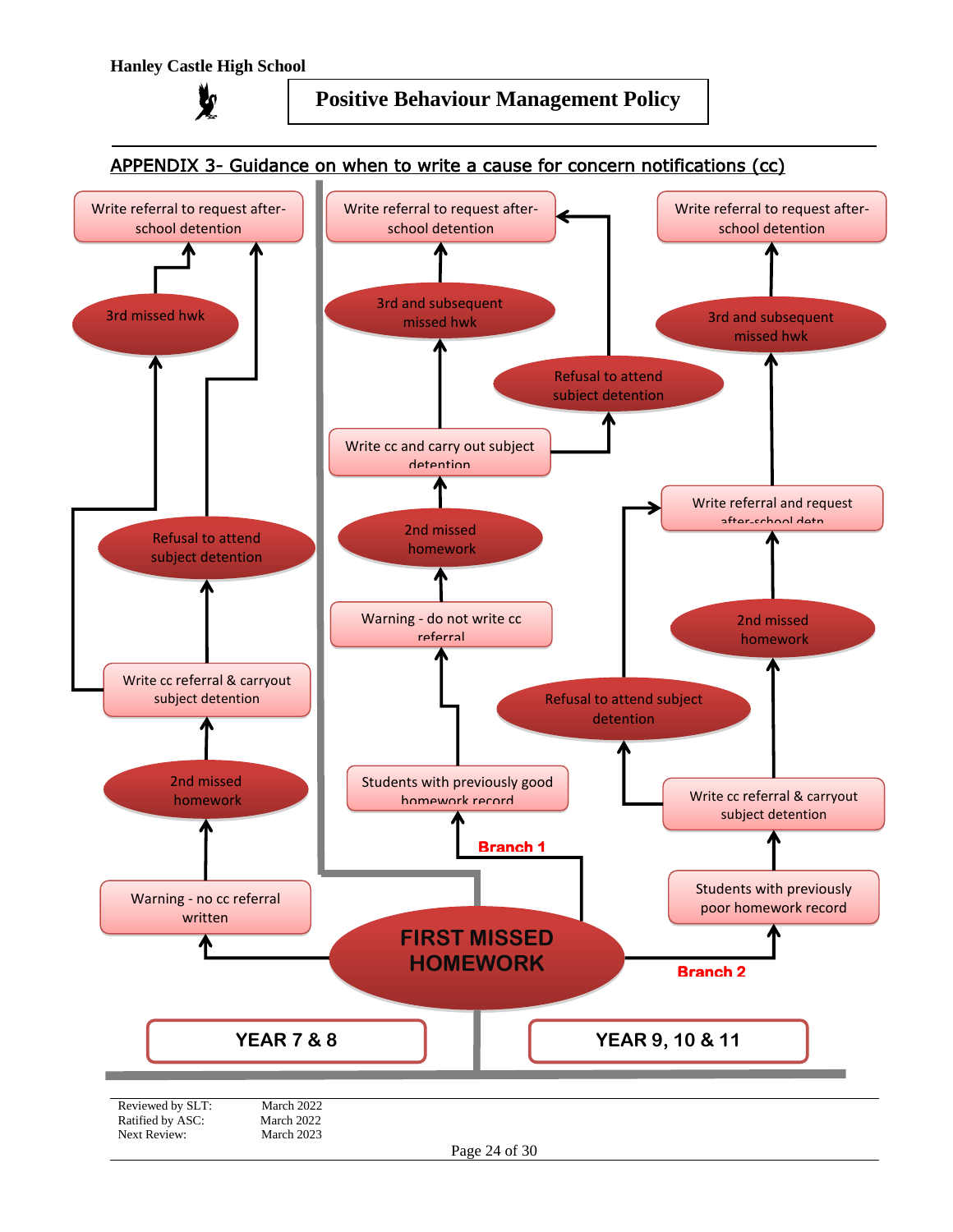

# Appendix 4 Attitude and Effort criteria

# **Outstanding**

. You consistently go the extra mile, are dedicated to continual improvement and reaching your full potential. You are a pleasure to teach, thank you.

# **/erv Good**

. You always show a very good attitude to learning, but could still take a more pro-active role.

# Positive

. You do what is required with enthusiasm but consistency is needed.

# **Coasting**

• A student doing the minimum of what is asked of them either in lessons or at home. They have more to offer and will underachieve if they do not aim higher.

# **Lack of Interest**

• A student who does not appear to be motivated to learn or achieve. Extra support has been required to keep them on task.

# **Disruptive**

• A student who has interrupted lessons or stopped others from learning on more than one occasion.

An additional set of A and E criteria will be in operation during any period of remote learning

Reviewed by SLT: March 2022 Ratified by ASC: March 2022<br>Next Review: March 2023 Next Review: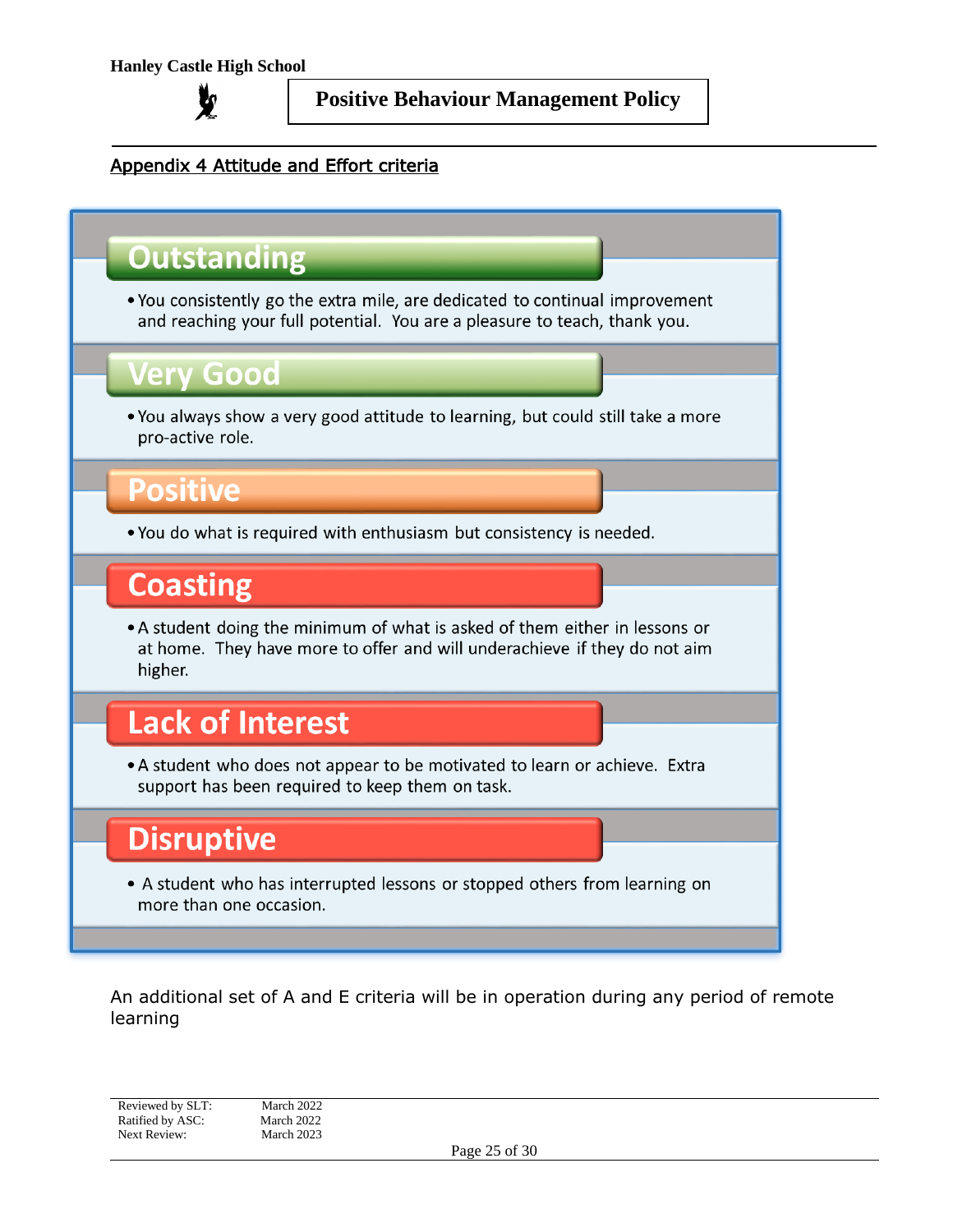**y** 

#### Appendix 6- sequential behaviour recovery system

- 1. Warning 1 remind the student of our classroom rules
- 2. Warning 2 move the student's place within the classroom
- 3. Send the student outside the classroom for a brief (max 2 minutes) cooling off period, or into another classroom (do not use this strategy if more than one student is involved). A discussion between the teacher and student should follow, and a way forward agreed. This might be in the presence of the Head of Faculty who will provide support to the teacher. Should it be deemed necessary, further sanction may be imposed following these actions, and recorded in the usual way using the cause for concern system.
- 4. Call the KSO or send another student to summon a member of the duty team to remove the student from the rest of the lesson.
- 5. Following a student being removed from the lesson, the teacher should try to resolve the issues with the student to enable a fresh start at the beginning of the next lesson.

#### Appendix 7-Advice for staff on holding a restorative conversation

The restorative conversationchoose 5 max What happened?

What were you thinking at the time?

What have you thought since?

How did it make people feel?

Who has been affected?

How have they been affected?

What should we do to put things right?

How can we do things differently in the future?

Reviewed by SLT: March 2022 Ratified by ASC: March 2022 Next Review: March 2023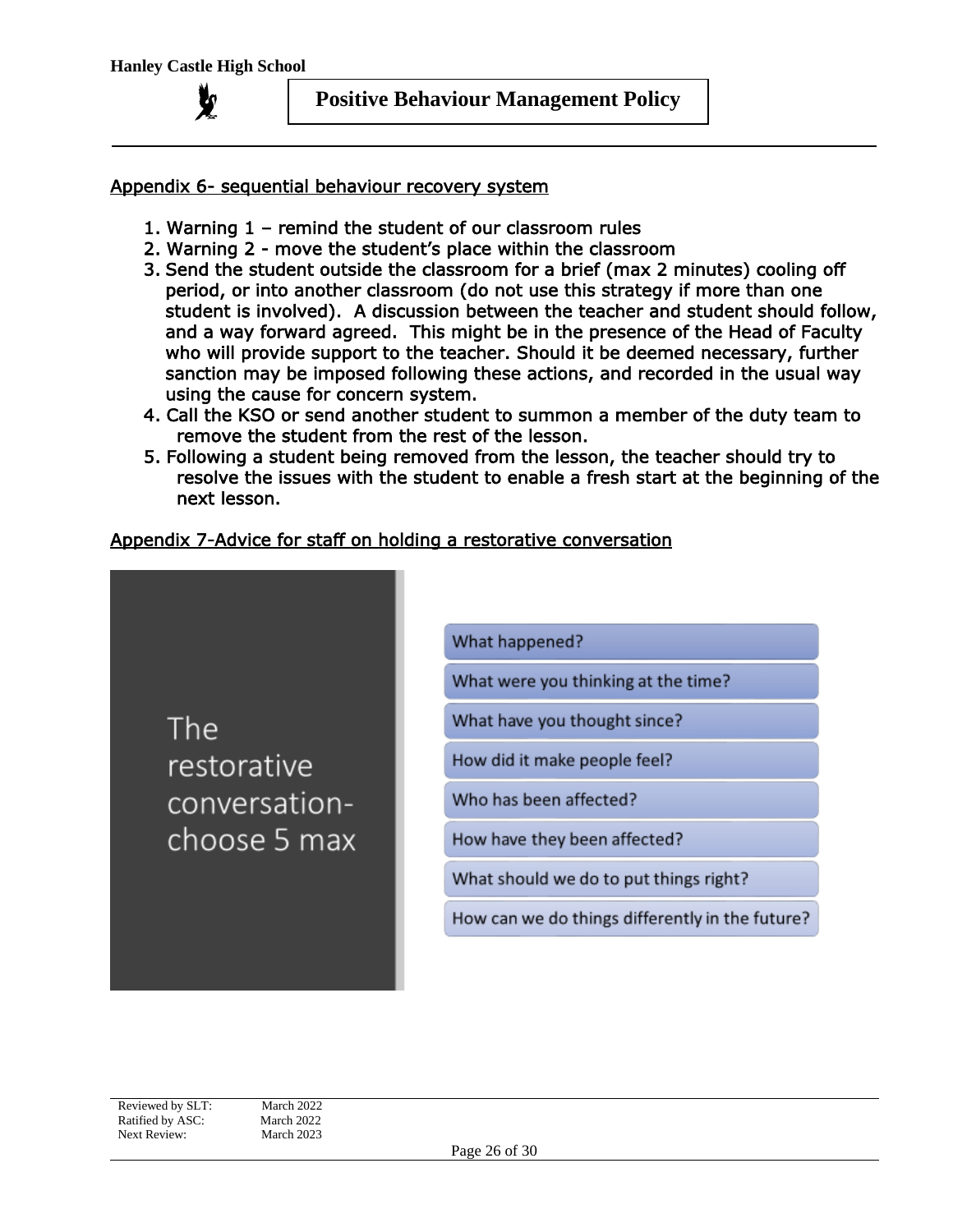Appendix 7- VESPA (Vision, Effort, System, Practise, Attitude) Grades

- VESPA 1 Clear Vision and drive towards a goal, outstanding independence, Outstanding organisational skills, regular evidenced practise. Looks for more challenge.
- **VESPA 2** Has a plan and desire to succeed, independent work is always complete, always has what is needed, practise is part of everyday routines. Embraces a challenge.
- •
- VESPA 3 Working on a plan, knows that they want to succeed. Independent work is complete but needs reminders. Organised most of the time. Will practise but only when directed. Will attempt Challenge.
- VESPA 4 Needs to develop a plan to support motivation. Independent study is often not complete or done poorly. Still needs support with organisation. Lacks regular practise to develop skills. Dislikes challenge.
- **VESPA 5** No plan or desire to formulate a plan. Independent study is not done. Lacks basic organisational skills. Does not practise or look to develop skills. Avoids challenge.
- VESPA 6 Attendance concerns are the single biggest issue (staff then put in some letters that require sorting once attendance is addressed)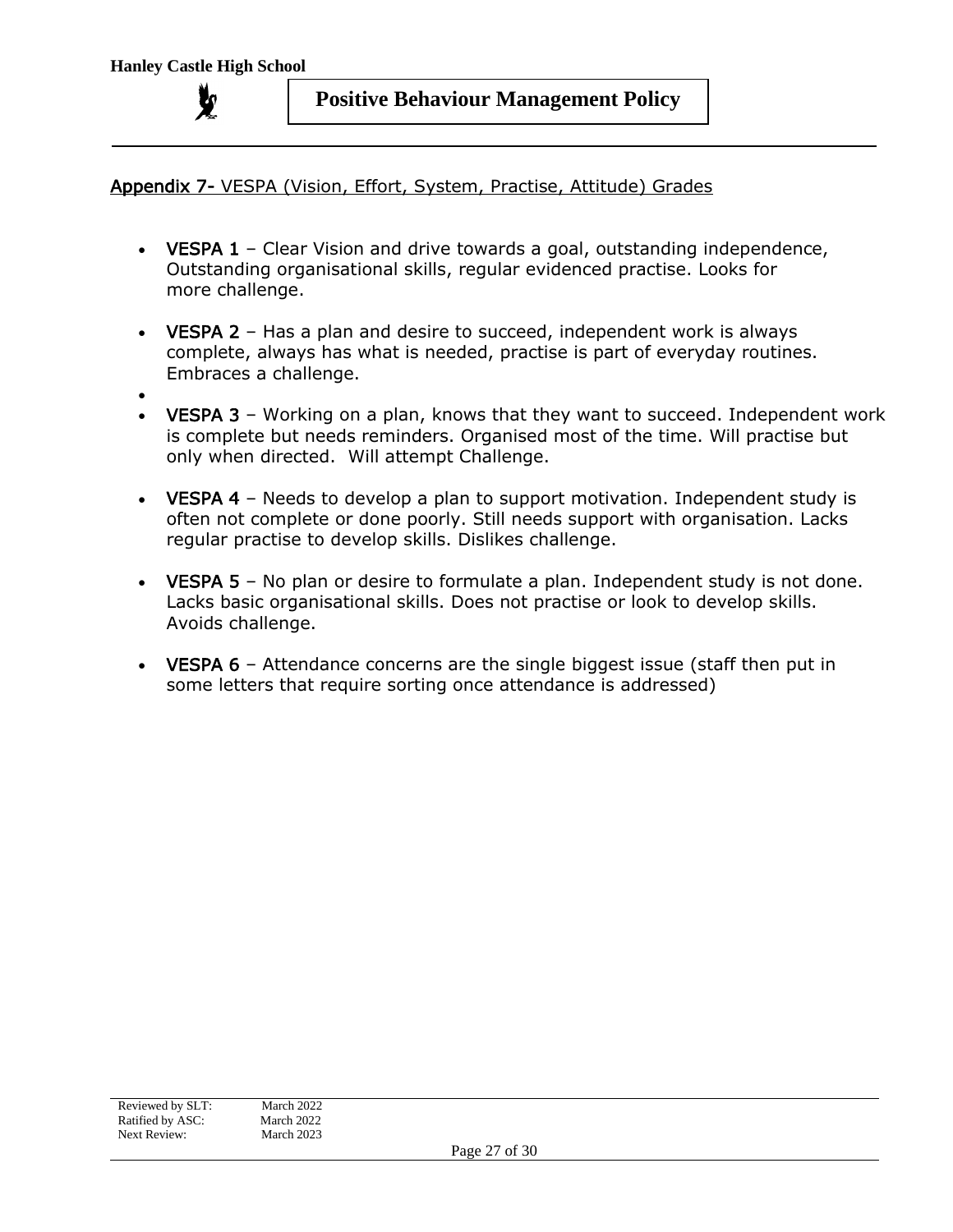$\chi$ 

# **Positive Behaviour Management Policy**

Appendix 8 – Student Statement Template to be used when collecting information regarding incidents, allowing for all witness accounts to be taken into consideration.

| <b>Student Statement</b>                                                                  |                    |  |  |
|-------------------------------------------------------------------------------------------|--------------------|--|--|
| Student name:                                                                             | Staff name:        |  |  |
|                                                                                           |                    |  |  |
| Names of others present:                                                                  |                    |  |  |
| Date of statement:                                                                        | Time of statement: |  |  |
| Incident reference:                                                                       |                    |  |  |
| Statement will be:                                                                        |                    |  |  |
| Written clearly in the first person and in the words of the student.                      |                    |  |  |
| Read out in full to the student before the student and staff sign to declare accuracy and |                    |  |  |
| acceptance.                                                                               |                    |  |  |
|                                                                                           |                    |  |  |
|                                                                                           |                    |  |  |
|                                                                                           |                    |  |  |
|                                                                                           |                    |  |  |
|                                                                                           |                    |  |  |
|                                                                                           |                    |  |  |
|                                                                                           |                    |  |  |
|                                                                                           |                    |  |  |
|                                                                                           |                    |  |  |
|                                                                                           |                    |  |  |
|                                                                                           |                    |  |  |
|                                                                                           |                    |  |  |
|                                                                                           |                    |  |  |
|                                                                                           |                    |  |  |
|                                                                                           |                    |  |  |
|                                                                                           |                    |  |  |
|                                                                                           |                    |  |  |
|                                                                                           |                    |  |  |
|                                                                                           |                    |  |  |
|                                                                                           |                    |  |  |
|                                                                                           |                    |  |  |
|                                                                                           |                    |  |  |
|                                                                                           |                    |  |  |
|                                                                                           |                    |  |  |
|                                                                                           |                    |  |  |
|                                                                                           |                    |  |  |
|                                                                                           |                    |  |  |
|                                                                                           |                    |  |  |
|                                                                                           |                    |  |  |
|                                                                                           |                    |  |  |

Reviewed by SLT: March 2022<br>Ratified by ASC: March 2022 Ratified by ASC: March 2022<br>Next Review: March 2023 Next Review:

Page 28 of 30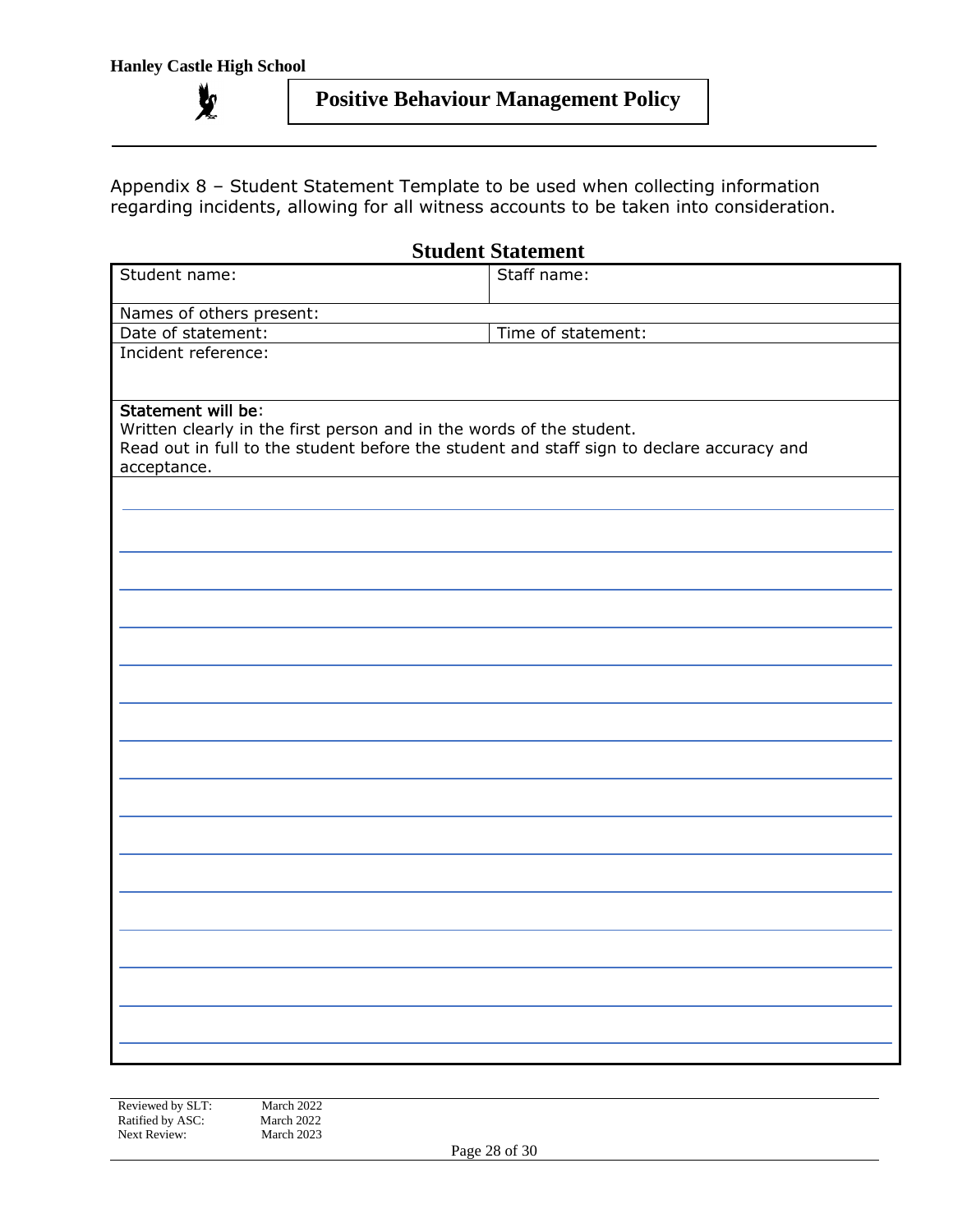**y** 

# **Positive Behaviour Management Policy**

I the student accept this is a clear and accurate version of my account of this incident:

Signature: and Date:

I the member of staff accept this a clear and accurate version of the student's account of this incident: Signature and Date:

Continued from page\_

Reviewed by SLT: March 2022<br>Ratified by ASC: March 2022 Ratified by ASC: March 2022<br>Next Review: March 2023 Next Review:

Page 29 of 30